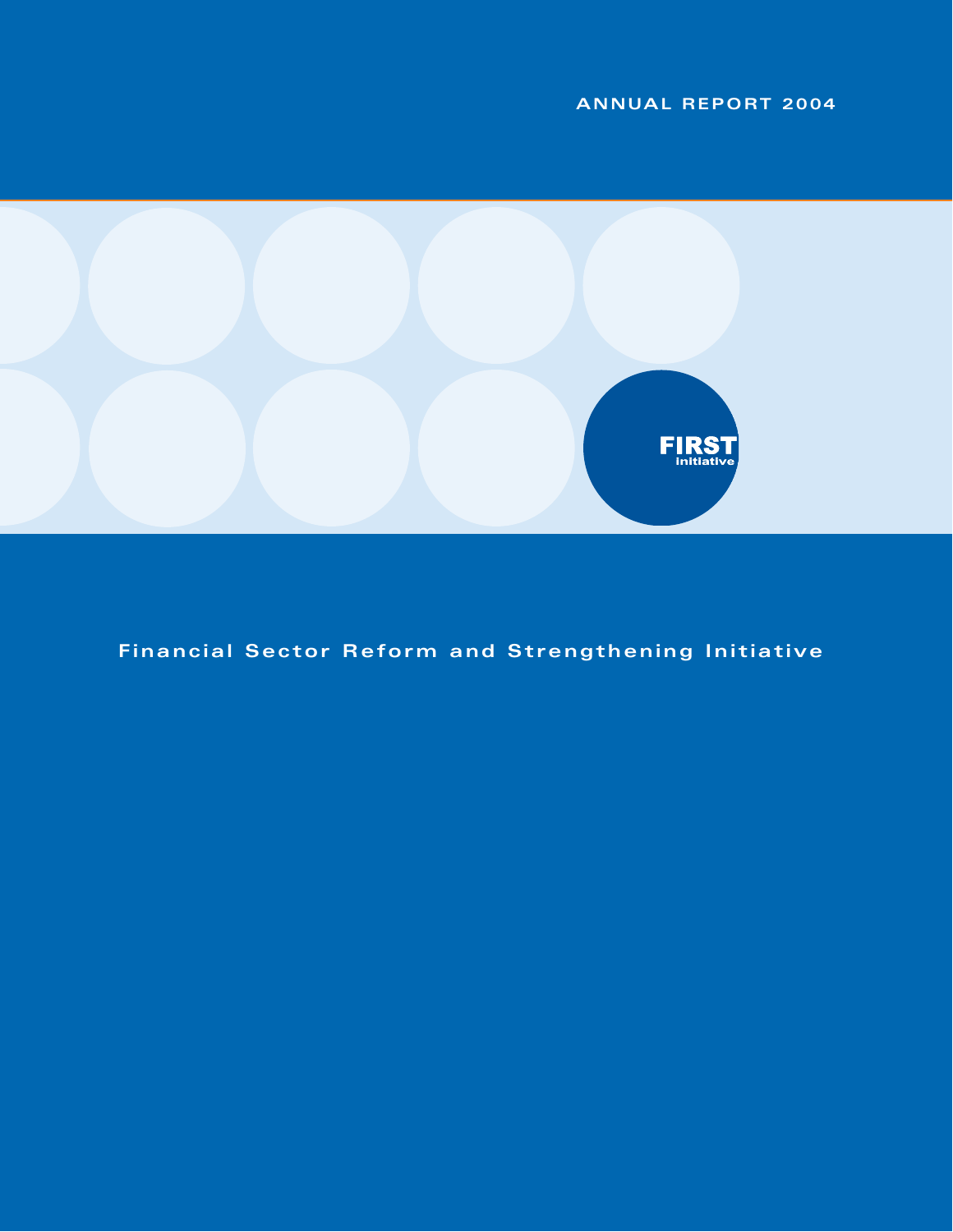# **MISSION STATEMENT**

**FIRST aims to support growth and poverty reduction in lowincome and middle-income countries through the promotion of robust and diverse financial sectors.**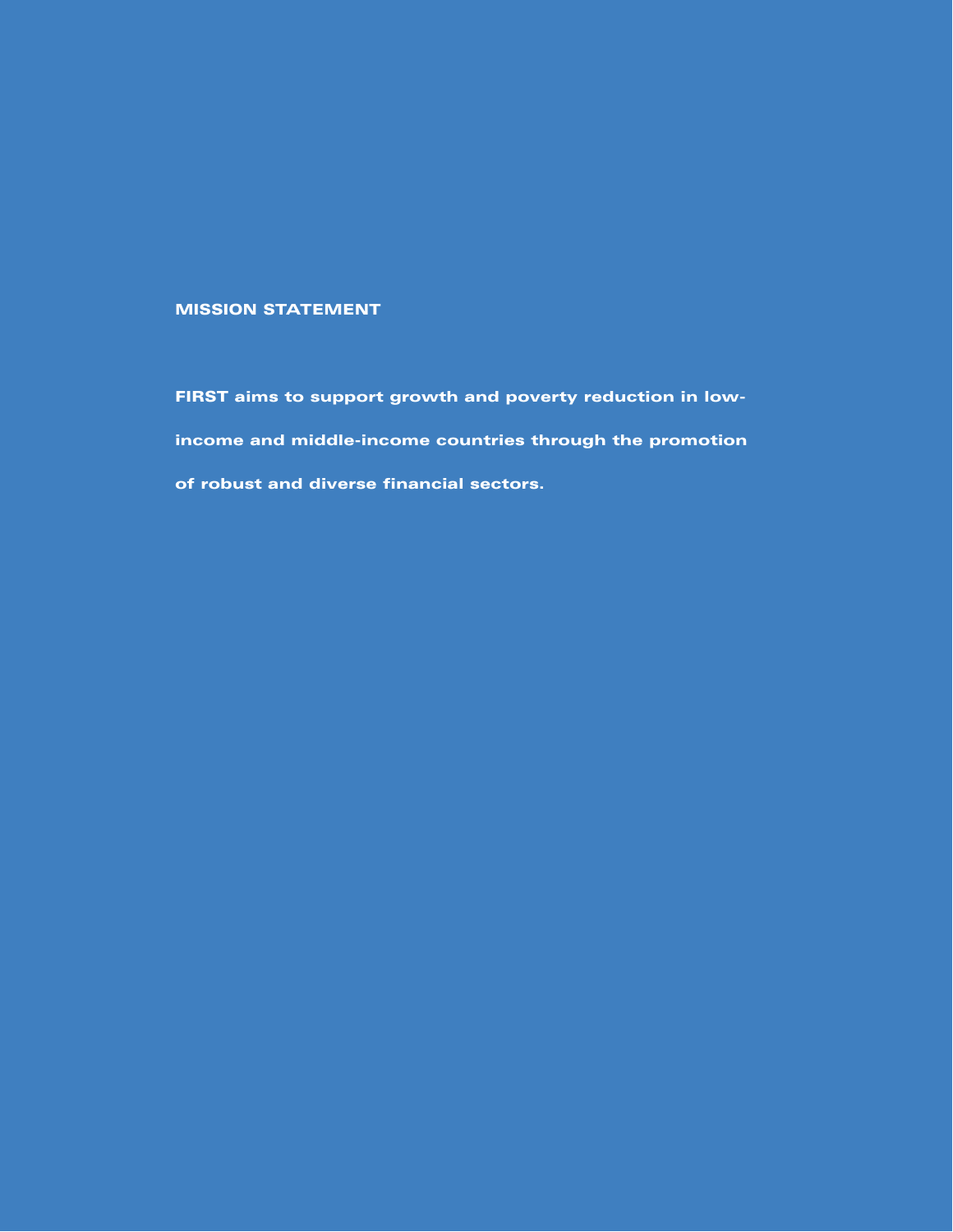

# **FIRST Initiative | ANNUAL REPORT 2004**

# **CONTENTS**

| 2              | <b>About FIRST</b>                       |
|----------------|------------------------------------------|
| 3              | Message from the Governing Council       |
| 4              | <b>Operations Review</b>                 |
| 5              | <b>Cumulative Project Commitments</b>    |
| 6              | Sectoral Breakdown of Commitments        |
| 6              | Geographical Breakdown of Commitments    |
| $\overline{7}$ | Size Distribution of Projects            |
| 8              | Working with Partners                    |
| 9              | Feedback on FIRST Operations             |
| 10             | Information Exchange and AskFIRST        |
| 11             | Looking Ahead                            |
| 12             | <b>FIRST Technical Assistance Themes</b> |
| 14             | Select Project Examples                  |
| 18             | List of Commitments                      |
| 22             | List of Donors                           |
| 23             | Organizational Structure                 |
|                |                                          |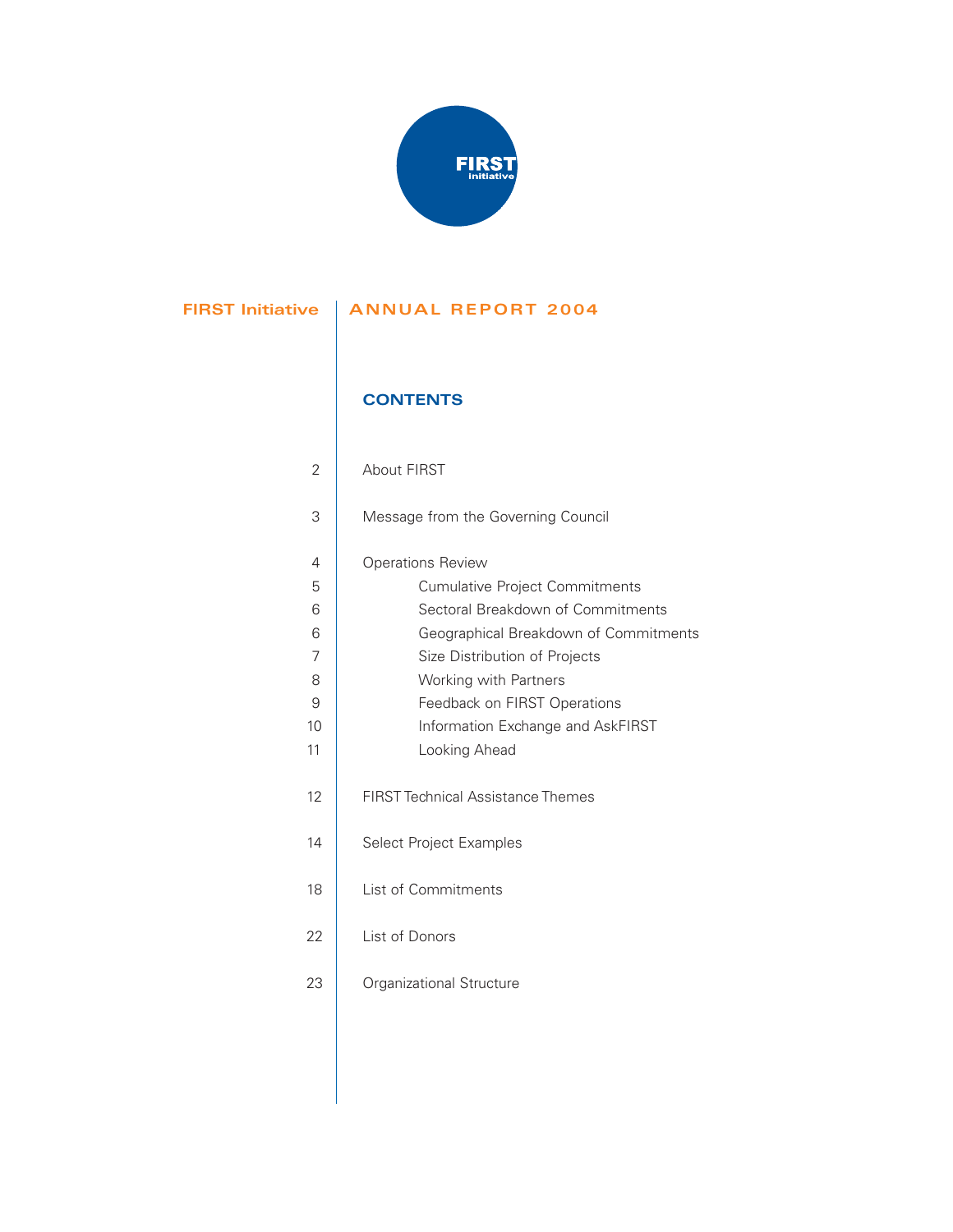#### **ABOUT FIRST**

The Financial Sector Reform and Strengthening Initiative (FIRST) is a multi-donor program aimed at building strong and growth oriented financial systems in developing countries. The fundamental contribution that financial sectors can make to economic development is increasingly recognized. Donors to FIRST presently include the Canadian International Development Agency, the Department for International Development of the United Kingdom, the International Monetary Fund, the Ministry of Foreign Affairs of The Netherlands, the State Secretariat for Economic Affairs of Switzerland, the Swedish International Development Cooperation Agency, and the World Bank.

FIRST provides technical assistance grants to public sector (and in some cases, private sector) recipients in developing and transition countries for capacity building and policy development in the areas of financial sector regulation, supervision, and development. FIRST has been designed to respond quickly to requests for assistance, to access worldwide expertise, and to be flexible in the type and method of technical assistance provided. Funds are untied and can be made available to any country eligible to receive World Bank loans or International Development Agency (IDA) credits. FIRST also operates an Information Exchange that aims to enhance development effectiveness by sharing financial sector activities with both the donor community and recipients of assistance and by supporting research on best practices and useful tools for financial sector reform.

A key objective of FIRST is to support the World Bank and International Monetary Fund's Financial Sector Assessment Program (FSAP) and Reports on the Observance of Standards and Codes (ROSC). FIRST seeks to facilitate the follow-up of FSAP recommendations and also to help countries in advance of participation in FSAP and ROSC programs. Other priorities include responding to the need for resources that are below other donors' minimum thresholds and helping to mobilize resources rapidly where they are needed. FIRST seeks to act as a catalyst for wider donor intervention in a particular area and to promote projects that present a strong potential for replication. FIRST is well placed to offer a regional or multi-country approach.

FIRST also aims to reduce redundancy and duplication in technical assistance programs by facilitating information sharing and coordination among the donor community. FIRST's global reach, cross-sector focus and ability to draw on solutions adopted in one country for use or adaptation in others allow both client countries and donors to conserve resources. Following implementation of its projects, FIRST disseminates project results in order to expand impact and catalyze longer-term support from bilateral and multilateral donors.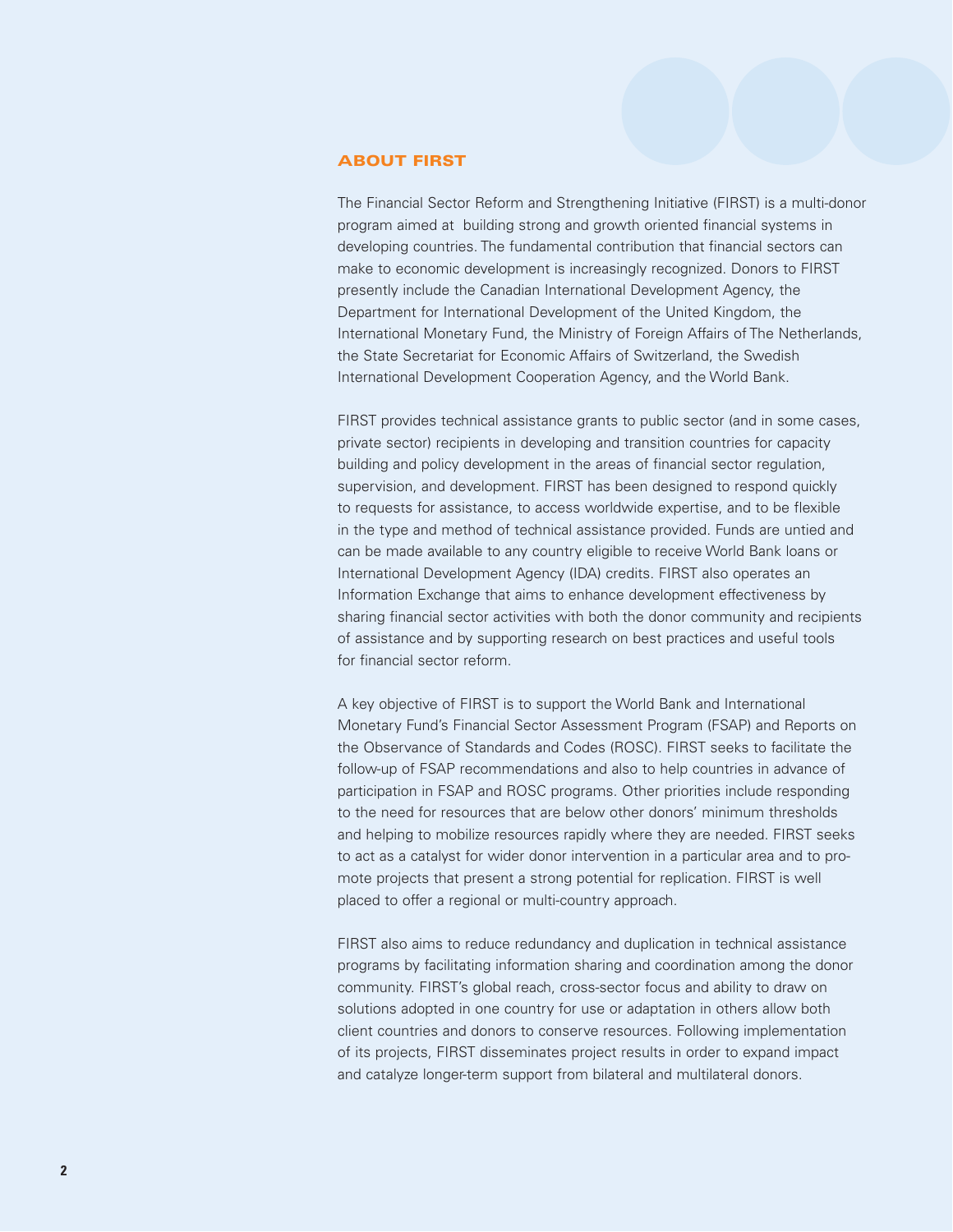

# **MESSAGE FROM THE GOVERNING COUNCIL**

FIRST was launched in April 2002 and began full operations in January 2003. As of June 30, 2004, FIRST had approved 90 projects for a total commitment in excess of \$15 million. This is a notable achievement, and the response from recipients, donors, and consultants has been clearly positive.

In this first annual report, the reader will see how FIRST serves as a unique vehicle for delivering technical assistance. The examples of FIRST's projects show the diversity of topics addressed, the geographic reach, and the creativity and innovation expected of FIRST. FIRST has assisted countries, regional initiatives, and financial sector organizations in all regions of the world. Sub-Saharan Africa accounts for the largest proportion of FIRST's commitments at 30 percent, which is in line with our emphasis on lowincome country clients. We are pleased that the results thus far have shown that there is substantial demand for FIRST's support and, as a result, an opportunity for FIRST to make a difference.

FIRST is more than simply a mechanism to fund technical assistance. The Information Exchange and AskFIRST are ambitious undertakings that complement our technical assistance work and seek to create tools and incentives to help other donors and recipients share their knowledge about reform efforts in the financial sector and to mobilize additional resources. This, of course, highlights what a multi-donor initiative like FIRST should be all about: to help promote better coordination, communication, and partnership for more effective delivery of technical assistance.

In closing, we would like to acknowledge the efforts of all parties that contributed to the launch of FIRST and to express our appreciation to those governments and organizations that subsequently sought technical assistance from us. This is truly a unique program that responds quickly, addresses important gaps in the technical assistance needs of recipients, and complements the direct support provided by other donors.

**Cesare Calari** Chairman of the Governing Council Financial Sector Reform and Strengthening Initiative (FIRST)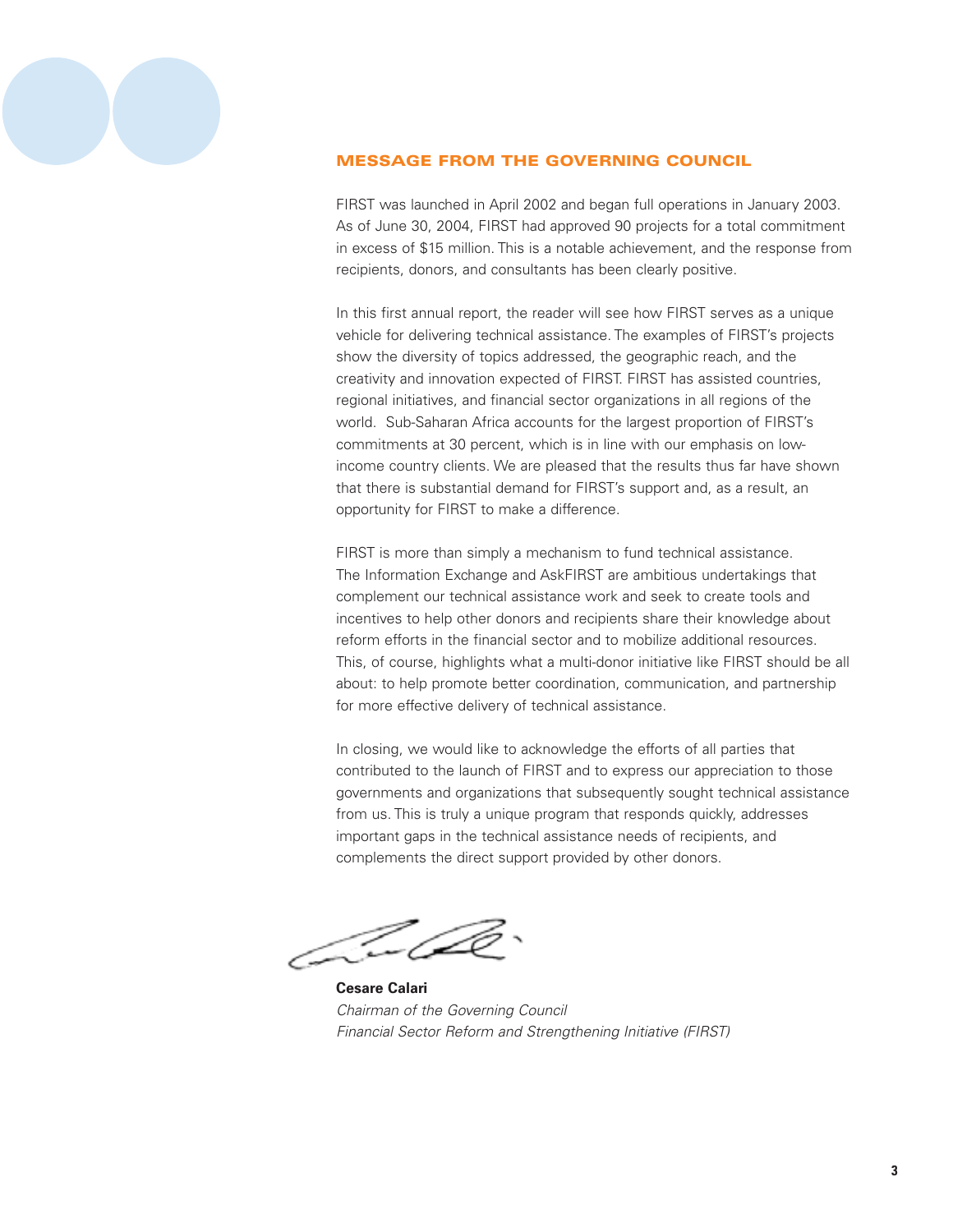# OPERATIONS REVIEW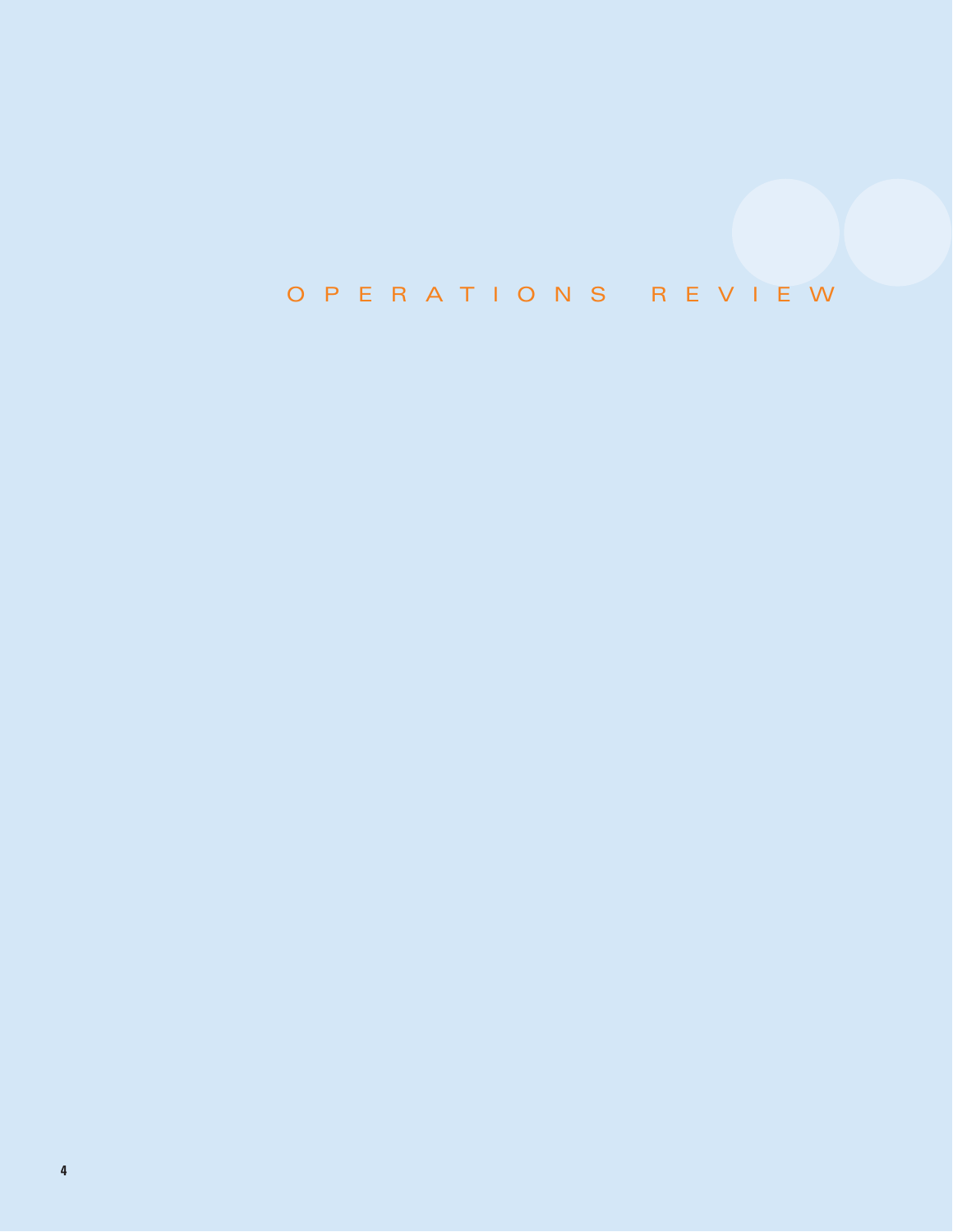# **CUMULATIVE PROJECT COMMITMENTS**

As at the end of June 2004, FIRST had committed to 90 technical assistance projects, representing \$15 million.

Although FIRST was launched in April 2002, much of that year was spent on developing the program's internal procedures, agreeing to a legal framework, and procuring a panel of consultants who are now undertaking the majority of the technical assistance work funded by FIRST. During 2002, and also in early 2003, a small number of pilot technical assistance projects were also undertaken.

FIRST's mainstream technical assistance operations started in early 2003. The period since then has seen rapid progress, both in terms of the rate of project approval and the amounts committed. Currently, the commitment rate stands at around \$3 million per quarter.

The average project size has ranged between \$150,000 and \$175,000 throughout the period under review. The chart below shows quarterly project commitments.

# **Cumulative Project Commitments**



number of projects \*

**"We like the specialization of FIRST in financial systems.They give a fast and thoughtful answer to our financing needs."**

Angelique Kantengwa, Director of the Bank Supervision Department, Rwanda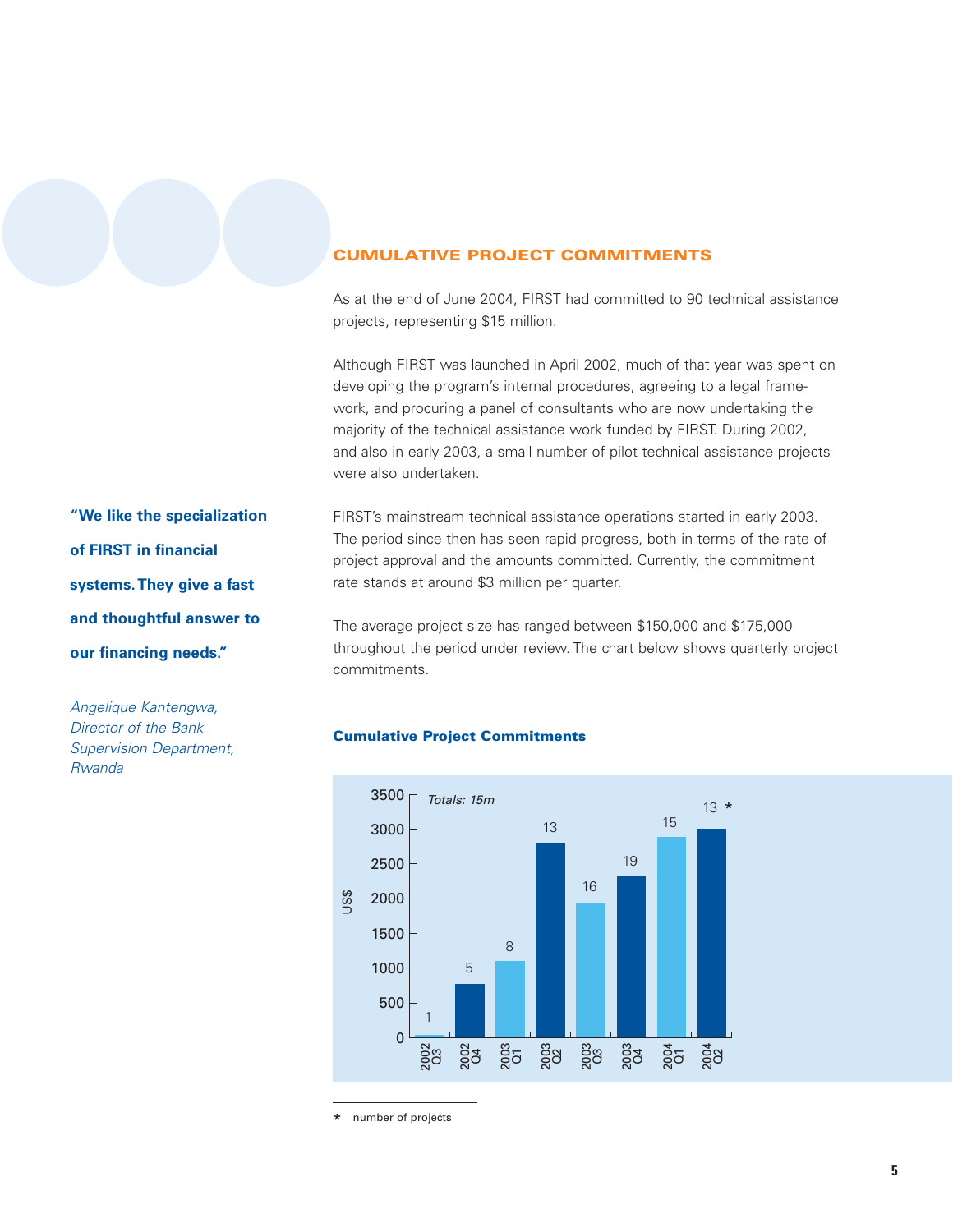# **SECTORAL BREAKDOWN OF COMMITMENTS**

The largest portion of the demand for FIRST assistance has been from the insurance, banking and capital markets sectors. The financial sector legal, regulatory and supervisory frameworks category in the chart below also includes projects in the insurance, pensions, and capital markets areas–often dealing with a single non–bank financial institutions regulator. The chart below represents a sectoral breakdown of the FIRST projects.

# **GEOGRAPHICAL BREAKDOWN OF COMMITMENTS**

As of June 30, 2004 FIRST had committed to fund 21 regional and 69 country-specific projects. FIRST's highest exposure is to Sub-Saharan Africa, followed by Europe and Central Asia, East Asia and the Pacific, Latin America and the Caribbean, South Asia, and the Middle East and North Africa. The seven largest recipient countries are China, Colombia, Sri Lanka, Pakistan, Mauritius, Mongolia, and Sierra Leone. They account for a total commitment of \$4.8 million, or 32 percent of total exposure. The largest recipient, China, accounts for 10 percent of commitments. The chart below shows the percentages for the geographical breakdown of projects.



**Sectoral Breakdown Geographical Breakdown**

June 30, 2004

21 regional projects

As of June 30, 2004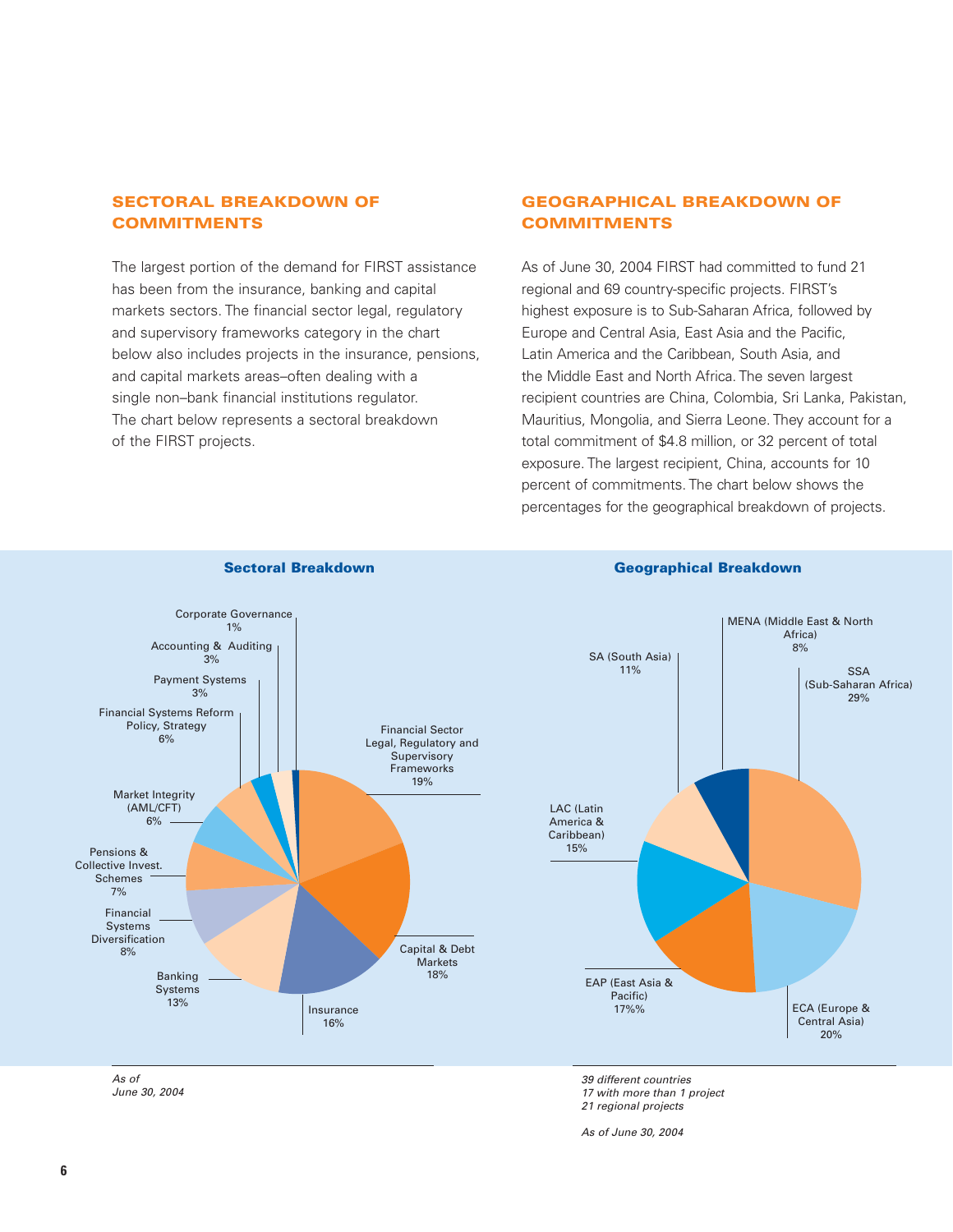# **SIZE DISTRIBUTION OF PROJECTS**

The size distribution of projects for the period shows that the majority fall within the \$50,000 to \$250,000 range. The average project size is \$166,822.

**Size Distribution of Projects**

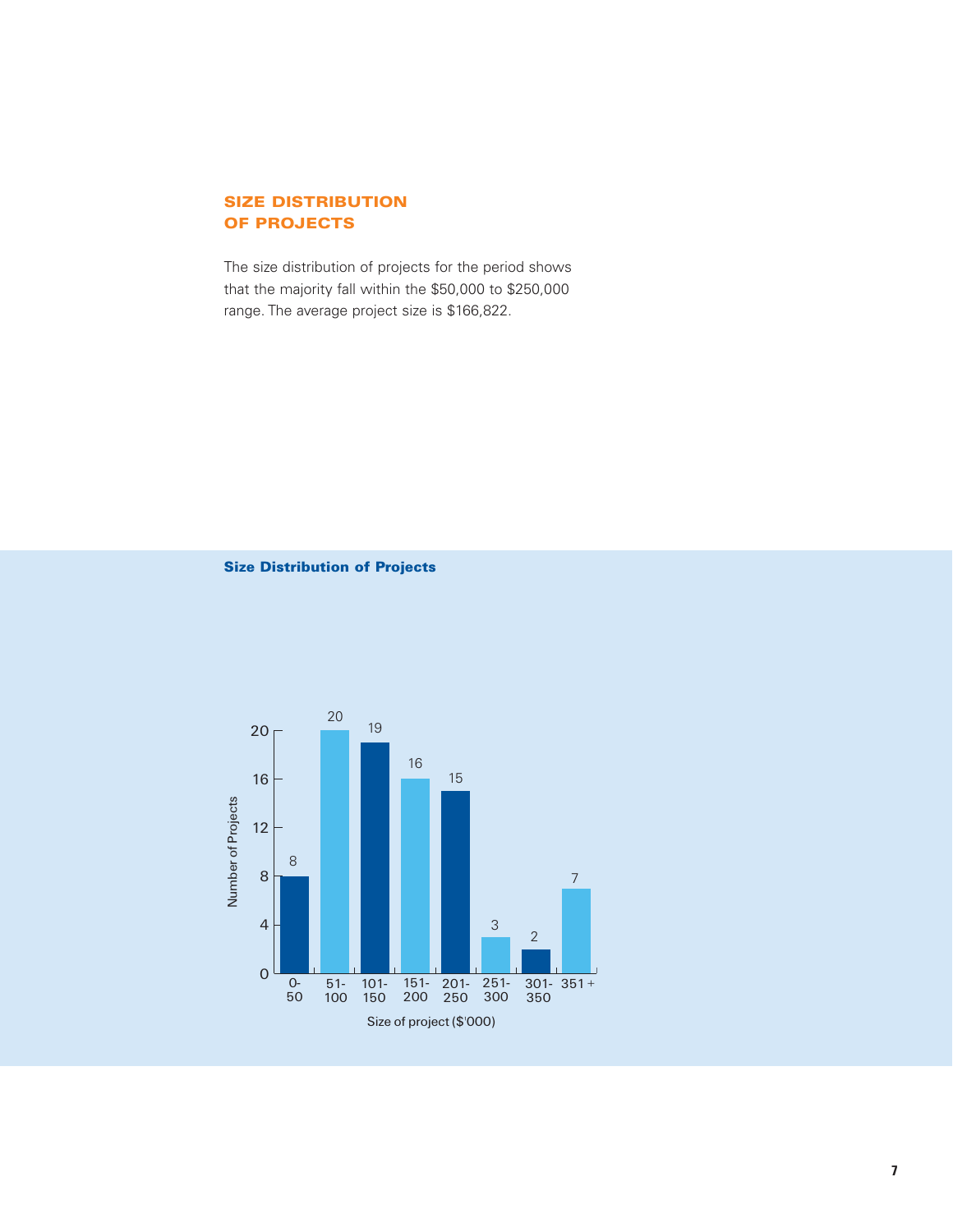#### **WORKING WITH PARTNERS**

**"The TA (provided by FIRST) not only produced a diagnostic report, but made recommendations and "how-tos" as well as achieved management buy-in.Thus, over 95 percent of the recommendations have been accepted and resources committed to implement."**

Henry Hazel, Payment System Project Manager, Eastern Caribbean Central Bank

From the outset, FIRST's objective has been to work with a range of partners to support and complement their work, and to leverage their network and contacts in providing technical assistance to their members. To this end, FIRST has been actively pursuing working relationships with a number of multilateral development banks, bilateral agencies, and standard setters.

FIRST works closely with the World Bank and the International Monetary Fund (IMF) to convert recommendations from the Financial Sector Assessment Program (FSAP) and Reports on the Observance of Standards and Codes (ROSCs) into projects that assist in the implementation of those recommendations. These relationships have also facilitated FIRST's capacity to generate project flows through referrals from the World Bank and IMF.

FIRST's working relationships with other official agencies and development banks have been in three main areas: implementation of projects, due diligence, and information sharing. In the implementation of sensitive, confidential projects, FIRST has contracted with official agencies to deliver technical assistance and capacity building.

World Bank and IMF staff as well as experts from other agencies like the African Development Bank, Asian Development Bank (ADB), Inter-American Development Bank (IADB), Multilateral Investment Fund, and U.S. Agency for International Development (USAID) have been very supportive in providing due-diligence feedback for projects in the design stage and for compensating for FIRST's lack of an on-the-ground presence in countries.

To enable information sharing in financial sector development and to build the Information Exchange and AskFIRST, FIRST has met with a number of agencies, such as the ADB, the Consultative Group to Assist the Poor (CGAP), IADB, International Finance Corporation, and USAID. Additionally, FIRST and IADB have negotiated a Memorandum of Understanding that seeks to foster cooperation in technical assistance project development and delivery.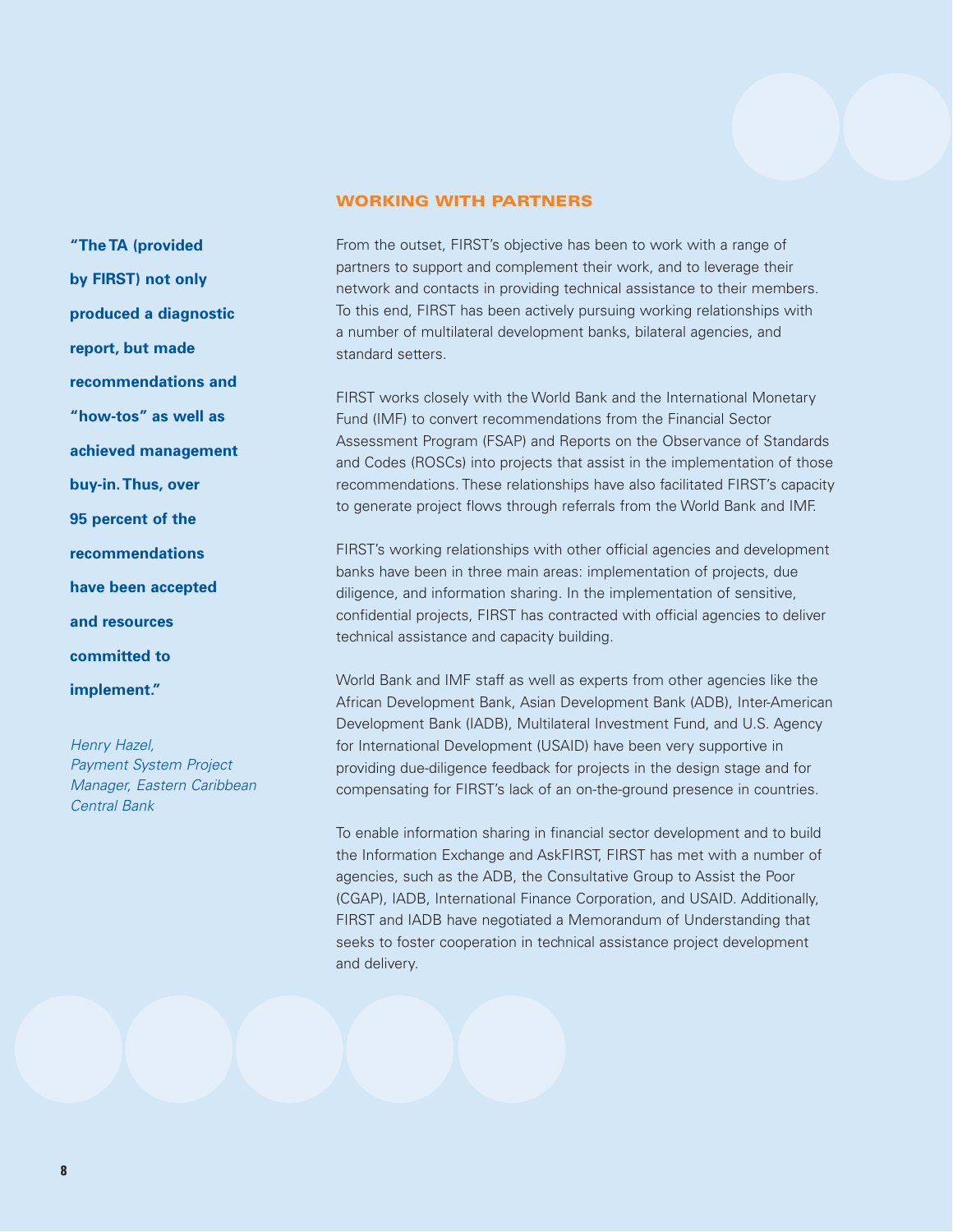#### **FEEDBACK ON FIRST OPERATIONS**

In May 2004, FIRST surveyed 72 of its completed and ongoing technical assistance recipients and 37 of its assistance providers (consultants). Survey feedback has been valuable in monitoring FIRST's effectiveness, highlighting FIRST's both key strengths and areas in need of improvement.

Over 90 percent of FIRST's assistance recipients believed that projects were well-designed, project preparation was well-supported, response times were quick, procedures were not cumbersome, FIRST staff were knowledgeable and professional, FIRST was responsive to recipients' technical assistance needs, and selected consultants were appropriately qualified. Over 80 percent of the recipients thought that the consultants had provided relevant, timely, and appropriate advice. Ninety-four percent of the recipients, whose projects were at a stage to obtain results, indicated that they were satisfied with the results achieved. Almost all recipients confirmed that they would approach FIRST again for their technical assistance needs.

FIRST also received feedback on how it could further improve its work, namely by setting more accurate project timelines, bringing more recipient consultation into the consultant selection process, and increasing awareness of the Information Exchange.

Over 70 percent of the technical assistance providers (consultants) responding to the survey confirmed that FIRST's feedback on their project outputs was substantive, timely, and adequate. Over 80 percent of the respondents thought that FIRST's quality control over project implementation was effective, and 74 percent expressed satisfaction with their involvement in the FIRST Initiative.

The detailed reports on both the recipient and technical assistance provider surveys are available on the FIRST Web site, www.firstinitiative.org

In addition to conducting the survey, FIRST held a Consultative Group meeting in Bern, Switzerland in June 2004. The meeting allowed FIRST to gather feedback about the way its activities have been implemented thus far and to shape the development of future strategy. The 36 participants of the meeting included recipients of FIRST technical assistance, representatives from multilateral donor agencies and international standard setters, and providers of technical assistance. A synopsis of the Consultative Group is available on the FIRST Web site.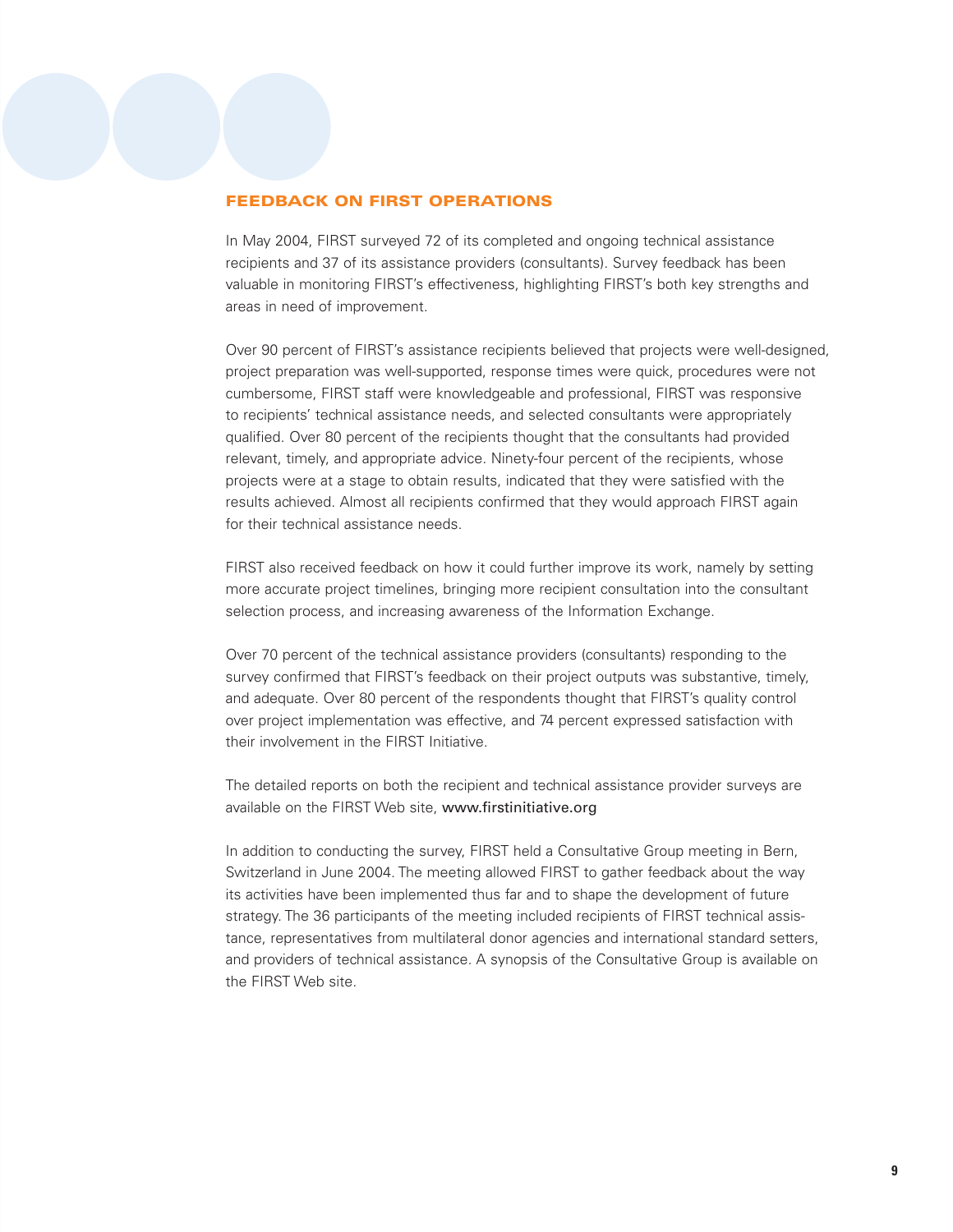#### **INFORMATION EXCHANGE AND ASKFIRST**



Information Exchange and AskFIRST are two services that FIRST delivers via its Web site to enhance development effectiveness by providing information on the financial sector development activities of the official donor community in developing countries, links to potential donors in the financial sector, knowledge about the financial sectors of developing countries, and theme-based financial sector information.

Delivering and receiving technical assistance often raises many questions for both developing countries and donors alike. For example, a developing country that wishes to strengthen banking supervision may ask:

- What type of assistance have donors provided in this area?
- Have other countries received the assistance my agency needs? Who can provide it?

Conversely, prior to launching technical assistance, a donor may ask:

- Am I duplicating the work of others?
- Would it be useful to build on what other donors have already supported?

Although there are individual institutions that provide some of this information, it would require an enormous amount of resources to gather research about all financial sector assistance to developing countries. FIRST designed the Information Exchange specifically to respond to the needs of developing countries and donors by providing an online resource to fill this information gap and share knowledge about financial sector assistance.

FIRST designed AskFIRST to function as a help-desk service to assist users in expanding on the knowledge from the Information Exchange and to function as the general point of contact for all queries related to FIRST. AskFIRST is intended to supplement the information not captured in the Information Exchange. Queries come from a variety of sources covering a range of topics, such as:

- Which donor agency has the most experience in the delivery of assistance in pension reform?
- There is a regional capital markets project in which our country would like to participate. Whom do we contact?

Together, the Information Exchange and AskFIRST are a "one-stop shop" for delivering information on the financial sector reform and strengthening efforts of the official donor community. You may obtain further information by visiting our dedicated Web site or by contacting us at:

# **www.firstinitiative.org/informationexchange E-mail: askfirst@firstinitiative.org**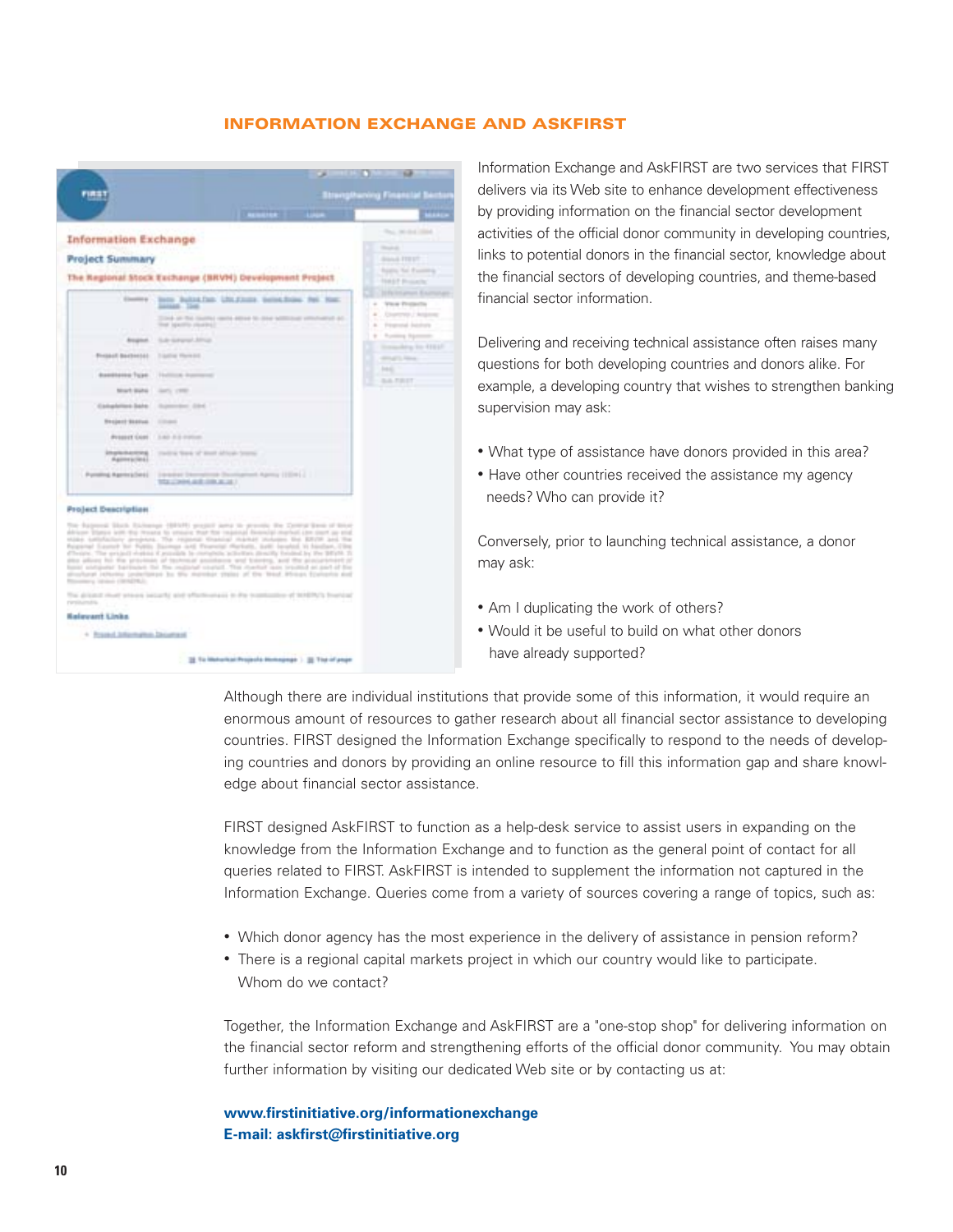# **LOOKING AHEAD**

**The past two years can be considered FIRST's establishment phase, in which the organization elaborated its processes and procedures, developed working relationships with other agencies, launched technical assistance and capacity-building projects, and refined its approach to delivering assistance. FIRST is currently going through a strategic review process, which incorporates the feedback from the Consultative Group meeting and the surveys from the technical assistance recipients and providers, as well as the views of other stakeholders, including its donors. FIRST's challenge is to build on this foundation to increase its activities in low-income countries, accelerate disbursements, further define its identity and niche in the international donor community and develop incentives for additional institutional partners to work with FIRST more closely.**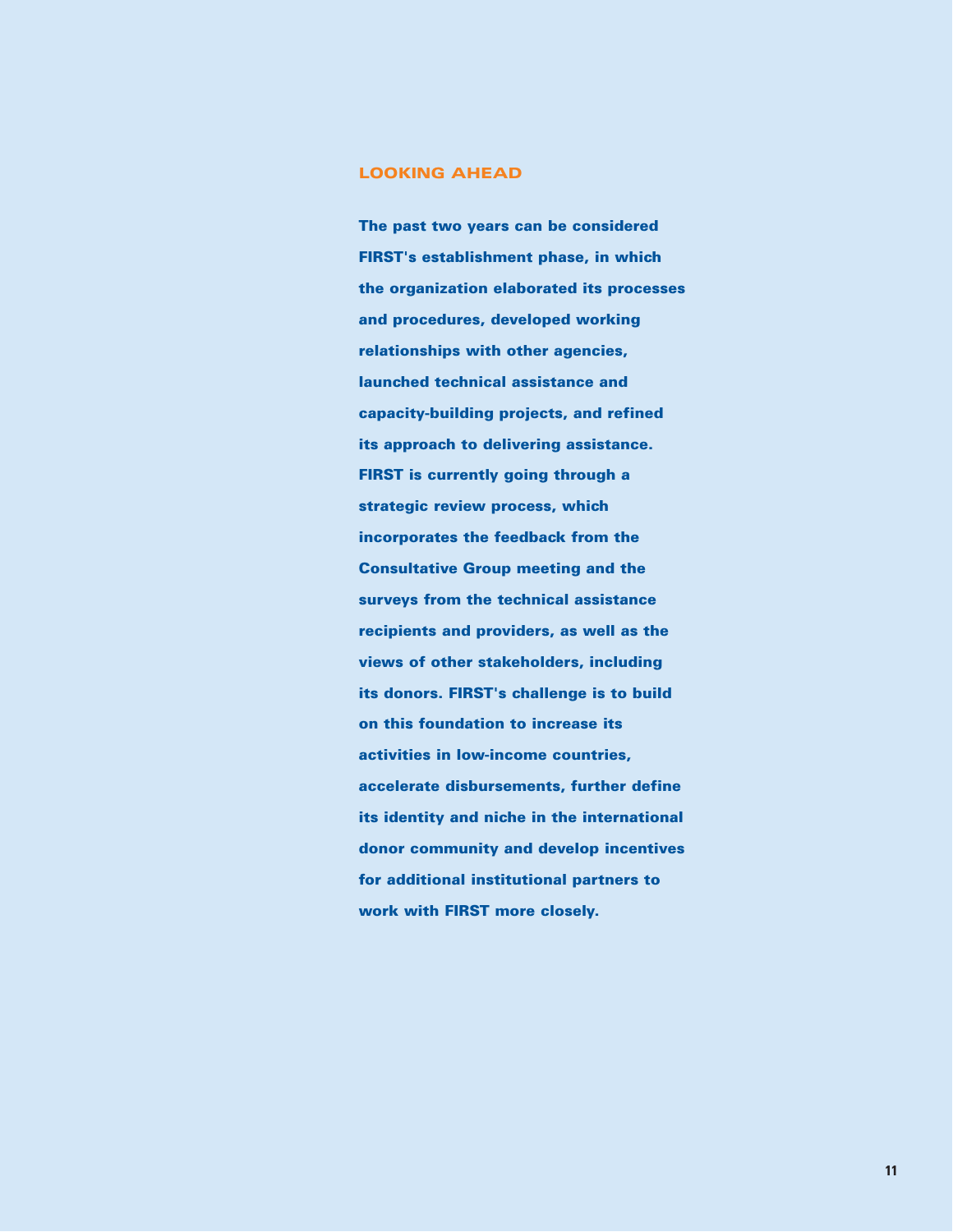# **FIRST TECHNICAL ASSISTANCE THEMES**

Since its inception, FIRST has engaged in many areas of financial sector development, providing both functional and regional technical assistance.

#### **Functional:**

Functional projects may be categorized under three broad themes:

- Drafting of legislation and regulation aimed at strengthening the framework for effective supervision of the financial sector
- Building supervisory capacity
- Developing the financial sector

There are areas of overlap, especially between the first two categories, but nonetheless there are clear differences of emphasis. For example, in drafting a new insurance law in Lebanon, over 90 percent of the funding was for the drafting activity, and other consultants (not funded by FIRST) were employed in complementary capacity building. This is a good example of FIRST filling a technical assistance gap and complementing parallel technical assistance funded by other donors.

The third category, developing the financial sector, includes development of new financial sector activities and, widening, deepening, improving, or changing existing financial sector activities. Examples of new activities include a livestock insurance program in Mongolia, credit reporting systems in Egypt, municipal bonds development in Georgia, and long-term funding access for rural communes in Poland. Examples of improving or changing existing financial sector activities include liberalization of the tariff regime for thirdparty motor insurance in India; increasing access to financial services for the rural poor in Kenya and Swaziland; strengthening credit reporting systems in Latin America; residential mortgage securitization in Colombia; book entry system improvement for government securities' trading in Swaziland and Sierra Leone; micro-finance strategy formation in Laos; credit bureau development for the micro-finance sector in Rwanda; and payment system improvement in Botswana, Sierra Leone, and Swaziland.

**"We were surprised by the level of professionalism and dedication that we received from FIRST staff and the retained consultant. It is imperative that the assisted should not feel patronized, and in this regard we felt like a partner in the project throughout the process."**

Adolf Denk, Head of Legal Services, Namibia Financial Institution Supervisory Authority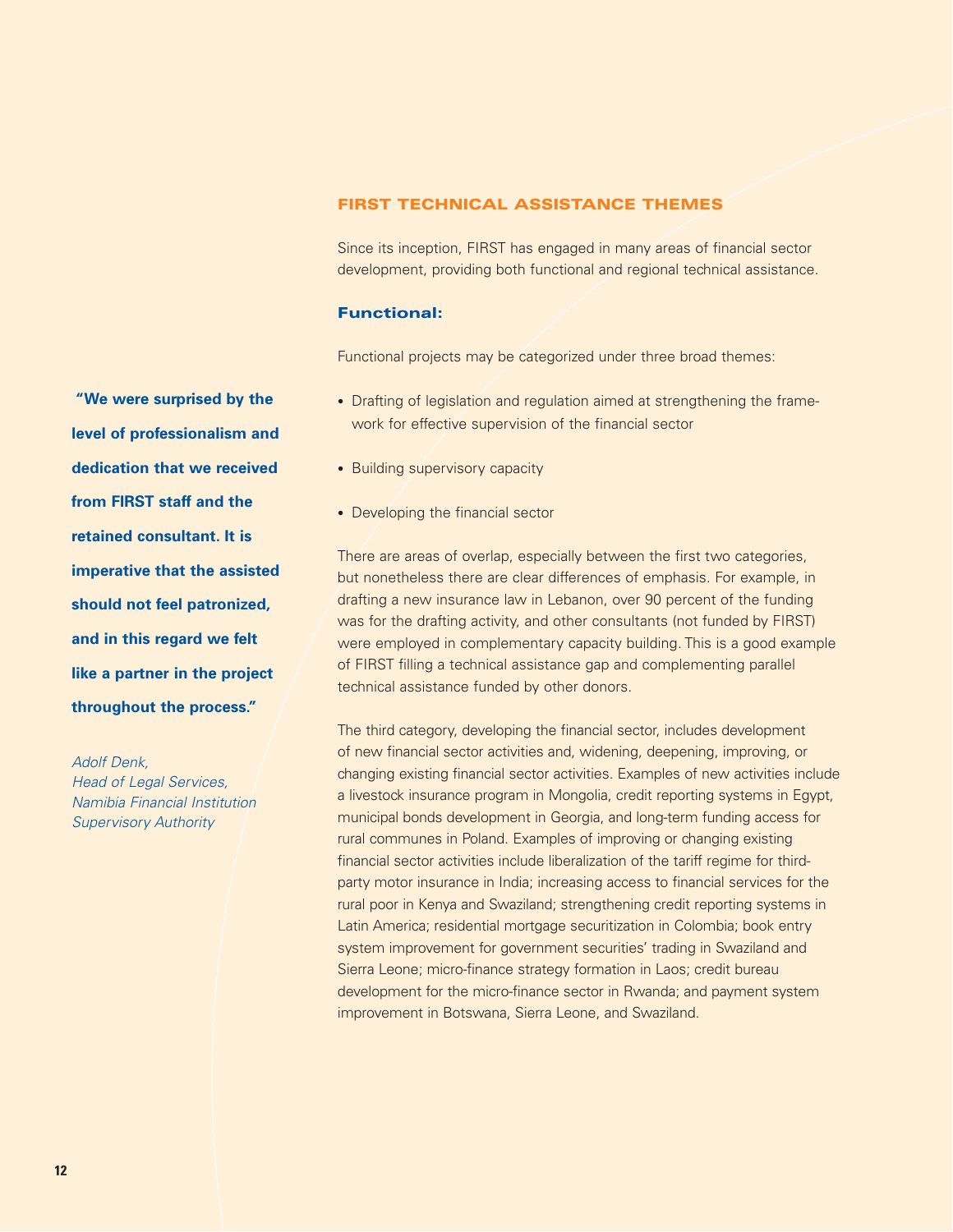# **Regional:**

FIRST has also been involved with many regional initiatives. Some categories of technical assistance, especially in areas of regulation and supervision, lend themselves to regional solutions, thereby optimizing cost effectiveness by developing approaches that can be easily replicated, albeit with some tailoring to specific country circumstances.

Some regional associations have specific medium-term objectives for achieving regulatory and supervisory harmonization. For example, FIRST has supported these objectives in its projects supporting the 14 member countries of the Southern Africa Development Community (SADC), the seven members of the South Asian Federation of Stock Exchanges (SAFE) and the five members of the West African Monetary Institute (WAMI). In addition, FIRST has supported technical assistance for the regulation of non-bank financial institutions (NBFIs) in several SADC member countries: Angola, Botswana, Lesotho, Malawi, Namibia, and Swaziland. FIRST is also supporting an International Association of Insurance Supervisors (IAIS)/World Bank sponsored seminar in South Africa on certain priority areas for insurance supervision that targets insurance supervisors throughout Africa.

FIRST has supported the development of strong leadership to drive financial sector reform through the Toronto Centre, funding leadership seminars for bank supervisors from the Middle East, Africa and South Asia and a seminar for insurance supervisors from Latin America.

FIRST has also supported the World Bank and IMF in one of their priority areas: anti-money laundering and combating financial terrorism. FIRST has funded seminars, conferences, or workshops in association with the Eastern and Southern Africa Anti-Money Laundering Group (ESAAMLG), the Asia/Pacific Group on Money Laundering (APG), and the Financial Action Task Force of South America Against Money Laundering (GAFISUD).

Following are five selected projects that describe FIRST's technical assistance in more detail, in line with some of the themes summarized above.

**"The participatory approach of FIRST is applaudable….The project was successful in achieving the immediate goal and will be a significant milestone on the way to reaching the ultimate objective."**

Maroof Matin, Chairman of the South Asian Federation of Exchanges (SAFE) and Chief Executive Officer of Chittagong Stock Exchange, Bangladesh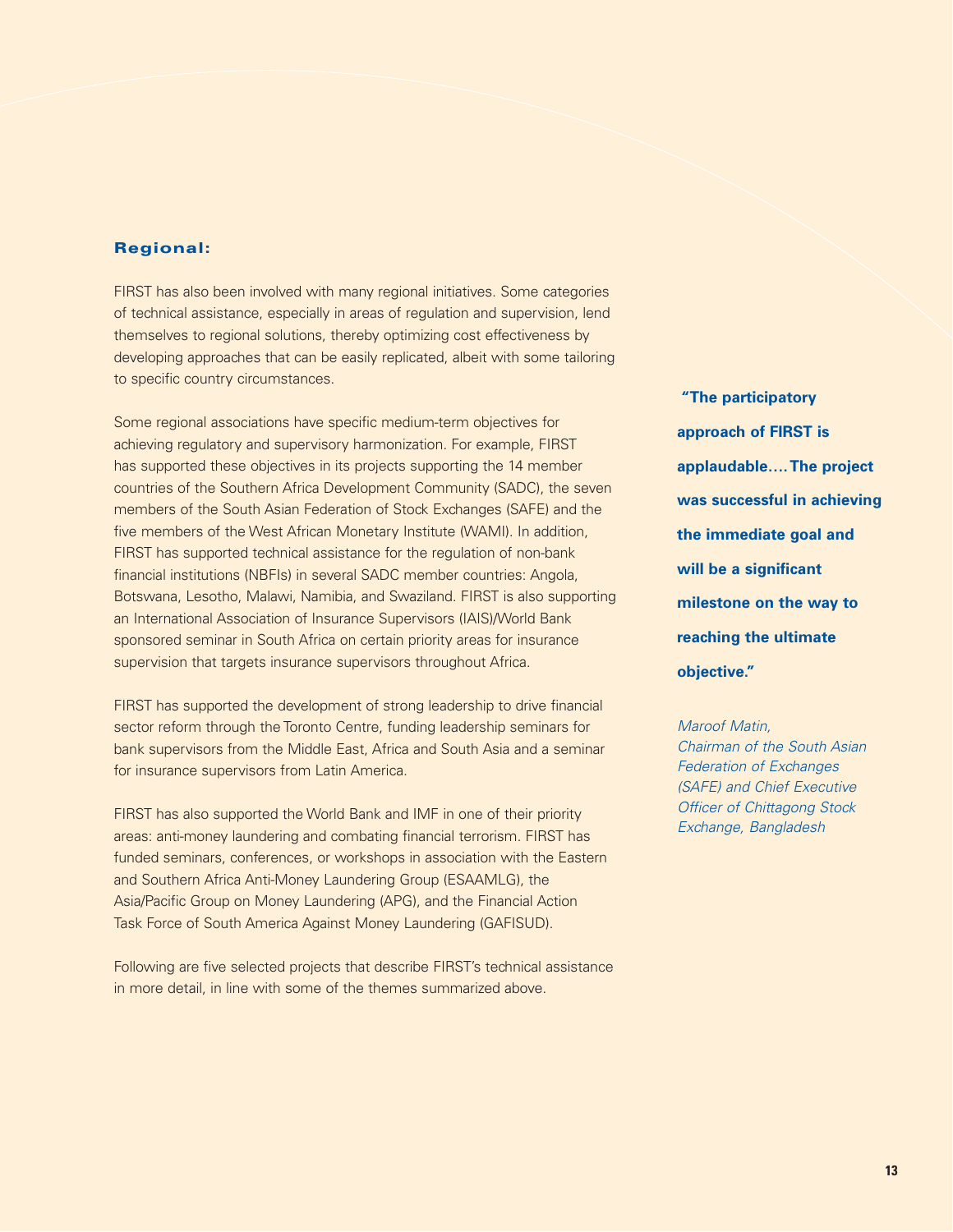# **LIVESTOCK INSURANCE IN MONGOLIA**



Mongolia's population depends heavily on livestock for both subsistence and income. Due to the country's harsh climate, severe livestock losses periodically occur. In 2003, FIRST-funded consultants began work on a feasibility study that should result in the world's first indexed livestock insurance scheme. The study identified the need to develop a process for collecting reliable mortality statistics and taking a reliable livestock census. FIRST helped to develop a methodology for regional loss assessment and audit processes to mitigate various moral hazards. In the longer term, the Initiative will develop other indices for risk measurement involving weather and pastures. The end result, it is hoped, will be a basic insurance scheme that is attractive to domestic private sector insurance companies, understood and supported by the government, involves risk-sharing by government, and is understood and accepted by a sufficient number of herders.

This project also demonstrates the effectiveness of cooperation and leverage between technical assistance programs. Recognizing that livestock insurance is only a part of the solution, the World Bank's Sustainable Livelihoods Program (SLP) is working to help Mongolia improve grazing practices and husbandry, develop fodder storage capacity, and rehabilitate wells in areas affected by drought. The Asian Development Bank is supportive of FIRST's project because it complements the agency's work on strengthening the insurance sector in Mongolia. And the Japanese International Cooperation Agency (JICA) also has offered a substantial grant to fund the preparation of pilot schemes over a period of two to three years.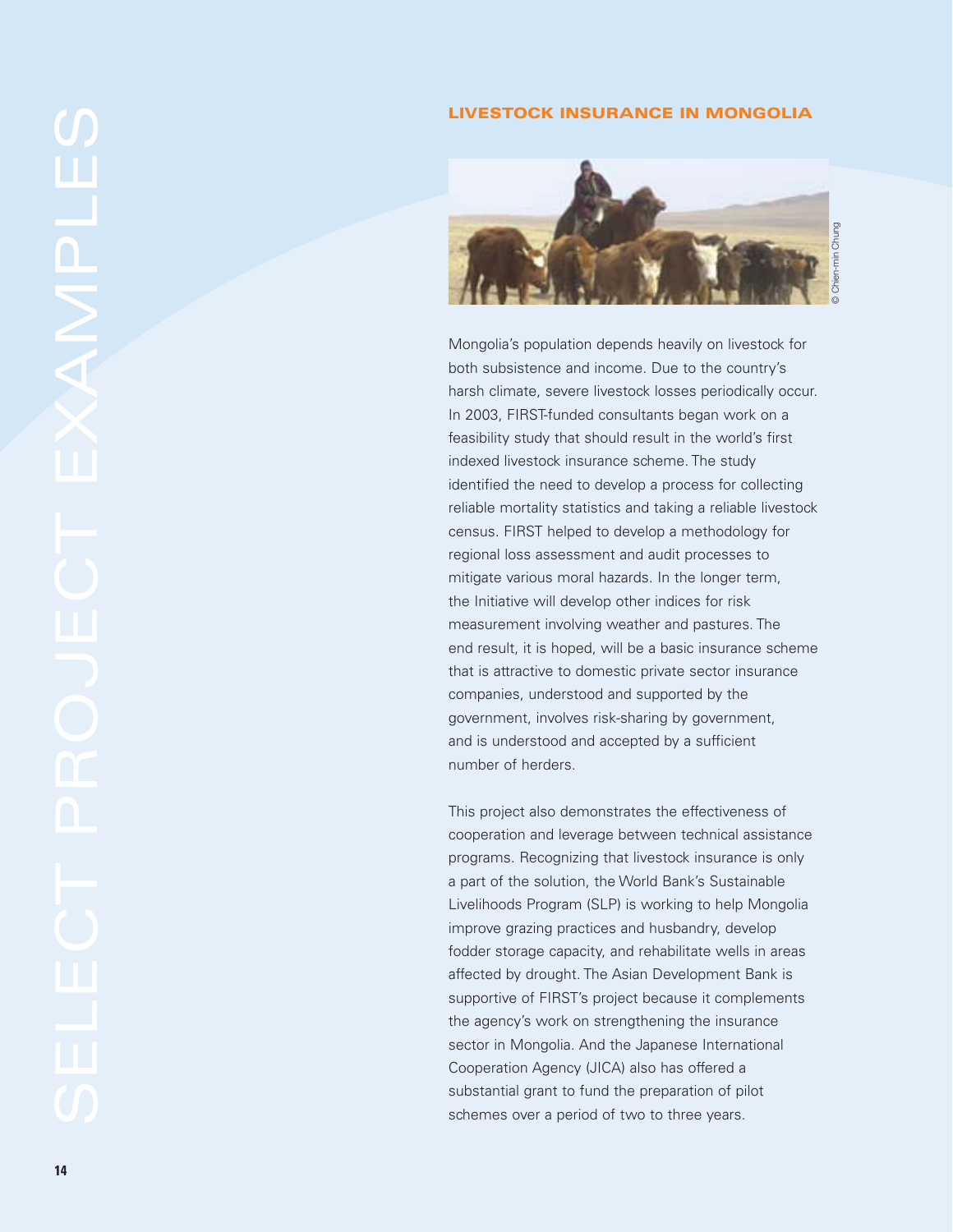#### **RURAL MICROFINANCE IN LAOS**



In Laos, access to financial services is limited and, in many areas of the country, nonexistent. In 2003, in cooperation with the Asian Development Bank (ADB), the government developed the "Policy Statement for the Development of a Sustainable Rural and Microfinance Sector." Building on this policy statement, FIRST, in close cooperation with the ADB, funded a technical assessment for the development of a strategy and action plan for implementation of the policy and a legal and regulatory framework for the micro-finance sector. These products were delivered in late 2003. The strategy included creating a level playing field to encourage the development of private sector micro-finance institutions (MFIs) and a restructuring of the Agricultural Promotion Bank, which is being funded under a separate ADB project.

As a follow-up to the technical assessment, FIRST launched a second project involving a full survey, co-funded with the ADB, of the micro-finance sector and the rural sector's needs for financial services. Using local consultants for delivery and analysis, the FIRST survey included comprehensive questionnaires for rural households as well as consultations with banks, NGOs, donors, MFIs, and money lenders. The response rate has created an information base for more effective implementation of the strategy and action plan.

One of the five key components of the strategy and action plan was the creation of a sound prudential regulatory and supervisory environment for public and private sector MFIs. delivered through the Bank of Laos. FIRST is now considering a third project that will involve funding the building of supervisory capacity in the Bank of Laos within the legal and regulatory framework that FIRST has helped develop.

The three projects for Laos illustrate how FIRST can work effectively to fund technical assistance gaps in a broad development program and, in cooperation with other donors, help to achieve access to rural finance as part of a poverty reduction strategy. The entire strategy for rural finance development has now triggered additional funding. The ADB is now in the final stages of completing a Rural Finance Sector Development Program Loan, and encouraged by the enabling environment created by the new legislative and regulatory framework, the Japan Fund for Poverty Reduction has made a grant of US \$1.98 million to include extensive technical assistance to new and fledgling MFIs.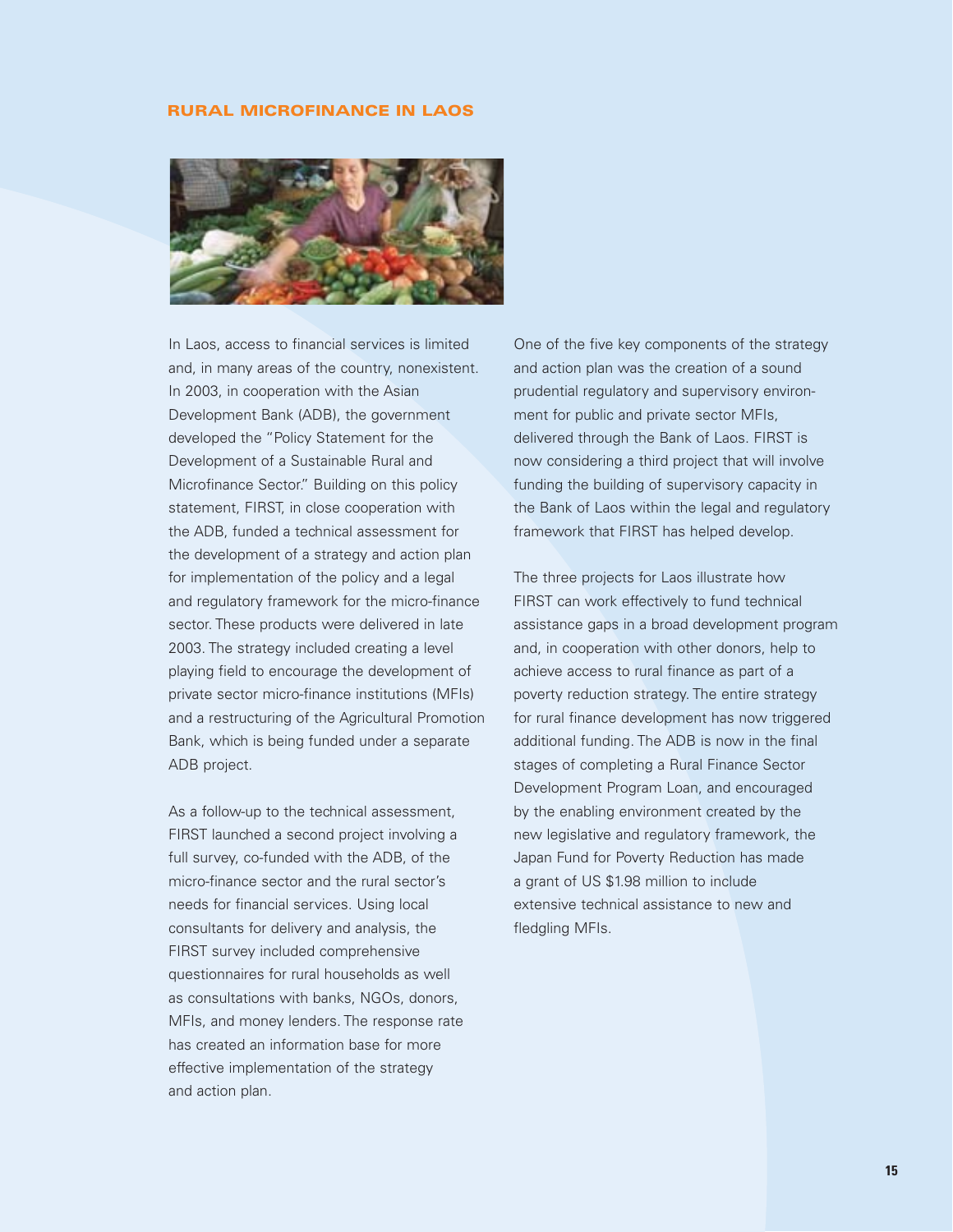# **LISTING REGULATIONS IN SOUTH ASIA**



Formed in 2000 with the Chittagong Stock Exchange as its secretariat, the South Asian Federation of Stock Exchanges (SAFE) comprises 13 stock exchanges from 7 countries: Bangladesh, Bhutan, India, Mauritius, Nepal, Pakistan, and Sri Lanka. Member exchanges vary greatly in size and market infrastructure, and in their regulatory regimes.

SAFE initially requested support from FIRST to harmonize securities regulations in its member countries. FIRST suggested a more focused project aimed at two objectives: to strengthen listing rules within individual countries to conform to international best practice and, more broadly, to facilitate progress toward harmonization of listing rules within the region. The project began with questionnaires submitted to member exchanges, followed up by country visits to discuss management responses.

Given the significant differences among the region's markets, the assessment found no "one size fits all" solution to strengthening domestic listing regimes and, instead, recommended actions needed for each country. The final report also noted that full regulatory harmonization must involve taking account of other key stakeholders in each market, such as the financial intermediaries, listed companies, and the international investment community. Nonetheless, a number of pragmatic recommendations were made and presented to SAFE's third annual general meeting held in Pakistan in December 2003. These recommendations included developing a set of SAFE listing

harmonization principles, modeled on those adopted by the Southern Africa Development Community (SADC); adopting mutual recognition of listing regimes among SAFE members, using the European Union's listing directives as a regional example; providing listing facilities for "secondary listings" within SAFE that would allow domestic investors to invest in foreign securities; and developing regulatory cooperation among jurisdictions, possibly through memoranda of understanding between the SAFE members.

SAFE member exchanges accepted FIRST's recommendations and have engaged their respective regulators in this process. FIRST is currently considering a request for follow-on technical assistance aimed at implementing the recommendations.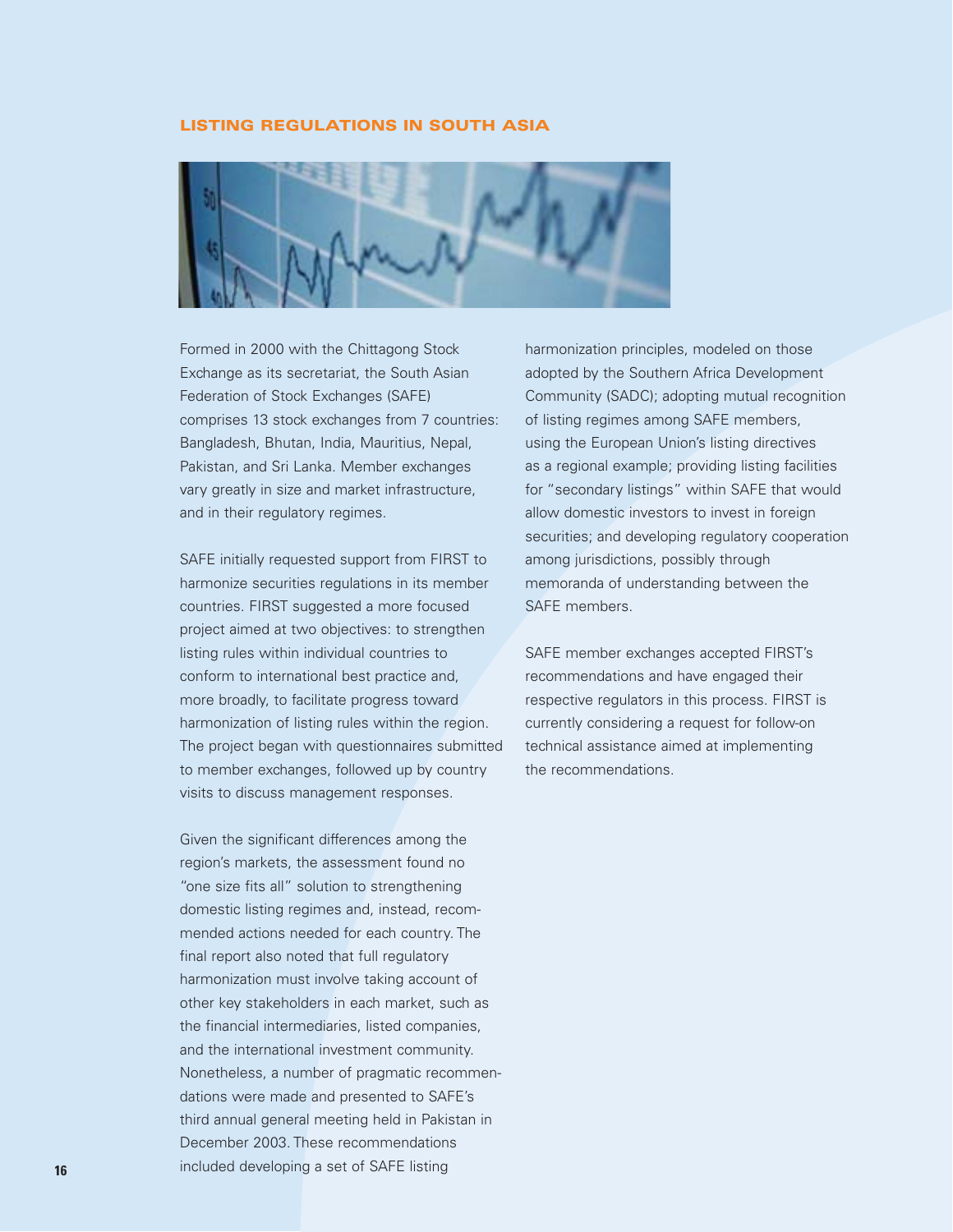#### **SUPERVISORY CAPACITY IN NAMIBIA**



With financial sector assets as a proportion of GDP more or less equal to countries like Malaysia, South Korea, and even Germany, the Namibian financial sector is comparatively mature although access by the lower-income community is limited. The non-bank financial institution sector is rather comprehensive, and like several countries in Sub-Saharan Africa, Namibia also has legislation that is so detailed that it actually restricts the ability of regulators to adapt quickly to changing circumstances in the financial sector.

In March 2004, the Namibia Financial Institutions Supervisory Authority requested assistance from FIRST to define a capacity-building plan that would address staff and management training, organizational structure, and operating processes. Building on lessons learned from similar technical assistance in the region and especially with member countries of the Southern African Development Community, FIRST has found that there are many cost and coordination advantages to having a unified non-bank financial institutions regulator, especially in countries where the financial sector is relatively small and can leverage resources and expertise from the central bank.

To facilitate a consistent approach, FIRST worked closely with international consultants that it has employed in the past and with Finmark Trust, which has been assisting the Southern African Customs Union in the development of financial markets. The consultants recommended many steps to improve the effectiveness of regulation and supervision, including mechanisms for avoiding regulatory arbitrage, documentation of controls and procedures, governance, development of a consistent electronic data base, and improvements in existing legislation and regulations.

# **CREDIT REPORTING SYSTEMS IN LATIN AMERICA AND THE CARIBBEAN**



Successful credit reporting registries promote greater efficiency, transparency, and competition in financial markets. By improving lenders' abilities to evaluate credit risk they also contribute to sound, stable financial systems. Research has shown that private sector credit registries can alleviate finance constraints for small businesses and promote increased access to credit in an economy. Although the central banks of many countries in Latin America and the Caribbean operate public credit reporting registries, these tend to be valued more for their contribution to financial sector supervision than for their use by financial sector institutions in evaluating credit risk. The need to strengthen credit reporting systems in the region has been a constant theme arising from World Bank and IMF financial sector assessments.

In August 2004, FIRST consultants, working in partnership with the Centro de Estudios Monetarios Latinoamericanos (CEMLA) and the World Bank, began to develop and refine an assessment methodology for credit reporting systems. The three pilot assessments will be carried out in Brazil, Colombia, and Mexico in 2004 and early 2005, followed by the development of strategies and action plans for the three countries. In addition, CEMLA and the World Bank will fund production of policy documents, publications, and fieldwork in a second phase involving four other countries (Costa Rica, Peru, Trinidad and Tobago, and Uruguay). Depending on the outcome of the initial phase of the technical assistance, FIRST will also consider supporting assessments and development of strategies and action plans in a second phase. These subsequent assessments will be based on lessons learned in the pilot phase and will include refinements to the assessment approach.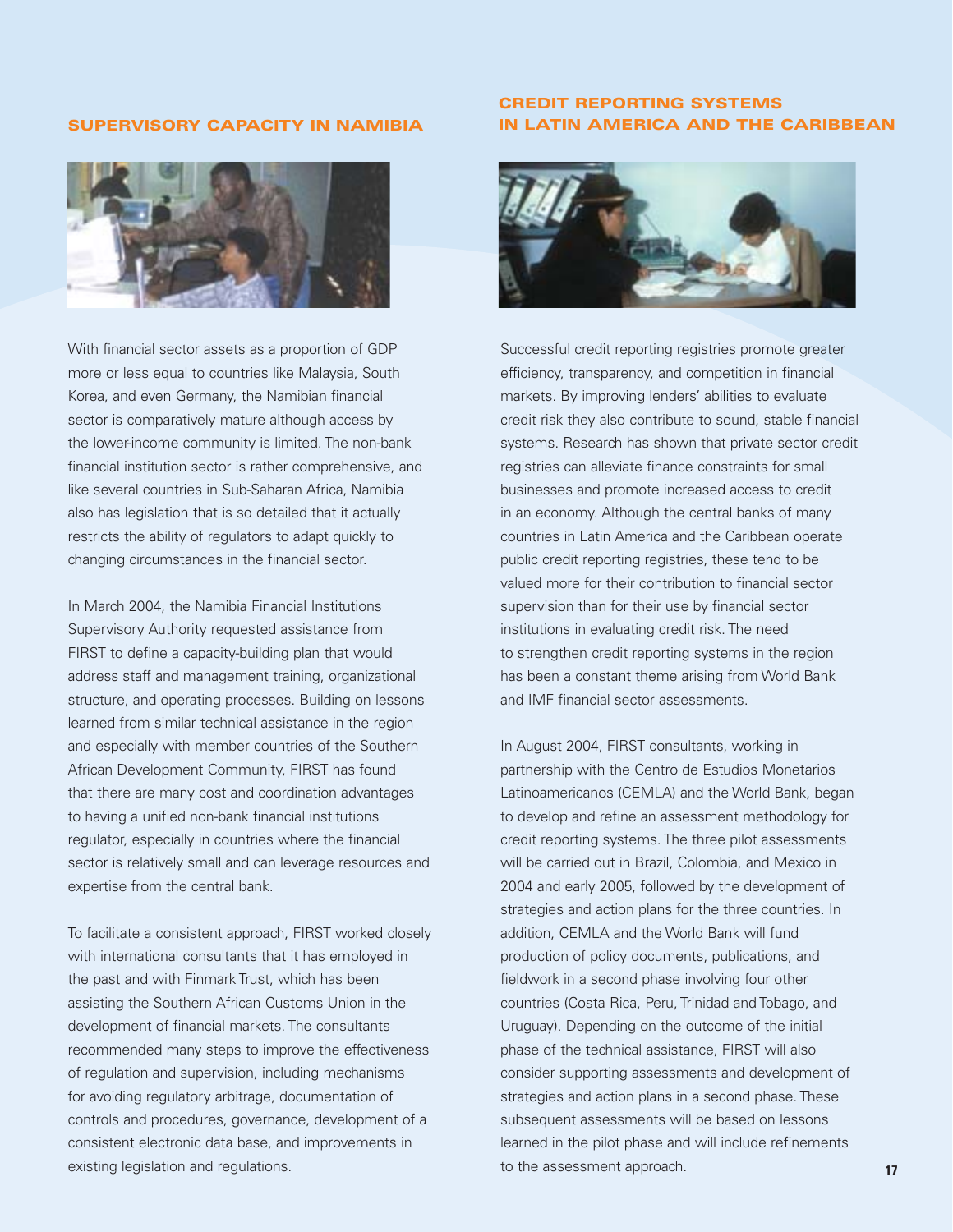#### **LIST OF COMMITMENTS (AS OF JUNE 30, 2004)**

| <b>Country/Region</b>                            | <b>Project Title</b>                                                                                                                                              | <b>Commitments</b><br>(in US dollars) |
|--------------------------------------------------|-------------------------------------------------------------------------------------------------------------------------------------------------------------------|---------------------------------------|
| <b>ACCOUNTING AND AUDITING</b>                   |                                                                                                                                                                   |                                       |
| Lithuania                                        | Post-FSAP Accounting and Audit Reform                                                                                                                             | 172,000                               |
| <b>South Africa</b>                              | Accounting and Auditing Legislation                                                                                                                               | 145,000                               |
| <b>Swaziland</b>                                 | Implementation of Central Bank Book Entry<br>System                                                                                                               | 66,000                                |
| <b>BANKING SYSTEMS</b>                           |                                                                                                                                                                   |                                       |
| <b>Africa</b>                                    | Southern African Development Community<br>(SADC) - Development Finance Resource<br>Centre: Needs Analysis and Skills Audit of<br>Development Finance Institutions | 80,000                                |
| <b>Bahrain</b>                                   | Regional Bank Supervisors Leadership<br>Program                                                                                                                   | 172,000                               |
| <b>Egypt</b>                                     | Project Formulation for Proposed Banking<br>Sector Technical Assistance (Project<br>Refinement and TOR Development)                                               | 20,400                                |
| <b>Egypt</b>                                     | Strengthening the Credit Reporting System                                                                                                                         | 179,000                               |
| <b>Egypt</b>                                     | Strengthening Data Analysis, Supervision<br>of Market Risks, Connected Lending, and<br>Large Exposures                                                            | 120,000                               |
| Ghana                                            | <b>Rural Banking Restructuring</b>                                                                                                                                | 87,000                                |
| Kenya                                            | Strategy for Development Finance and<br>Increasing Access to Financial Services                                                                                   | 245,000                               |
| <b>Kyrgyz Republic</b>                           | Drafting Deposit Insurance Legislation                                                                                                                            | 39,000                                |
| <b>Latin America and the</b><br><b>Caribbean</b> | Strengthening Credit Reporting Systems                                                                                                                            | 466,000                               |
| <b>Pakistan</b>                                  | Development of Banking Sector Uniform<br><b>Chart of Accounts</b>                                                                                                 | 240,000                               |
| <b>Pakistan</b>                                  | Bank Supervision Risk Assessment Model                                                                                                                            | 212,000                               |
| <b>Slovak Republic</b>                           | Strengthening Bank Corporate Governance                                                                                                                           | 65,000                                |
| <b>CAPITAL &amp; DEBT MARKETS</b>                |                                                                                                                                                                   |                                       |
| <b>Cameroon</b>                                  | Capacity Building of the Financial Markets<br>Commission                                                                                                          | 175,000                               |
| <b>Caribbean</b>                                 | Eastern Caribbean Securities Exchange:<br>Technical Assistance to Select and Recruit<br>Custodian to Support Cross Listings                                       | 108,000                               |
| <b>China</b>                                     | Amendments to Securities Law                                                                                                                                      | 367,000                               |
| <b>Colombia</b>                                  | Money Market Development                                                                                                                                          | 340.000                               |
| Georgia                                          | Debt Securities Market Strategy                                                                                                                                   | 59,500                                |
| <b>Indonesia</b>                                 | Secondary Markets Capacity Building                                                                                                                               | 123,300                               |
| Lebanon                                          | Capital Markets Supervisory and<br>Regulatory Authority Strengthening                                                                                             | 173,000                               |
| <b>Mauritius</b>                                 | Strengthening Securities and Listing<br>Regulations                                                                                                               | 197,000                               |
|                                                  |                                                                                                                                                                   |                                       |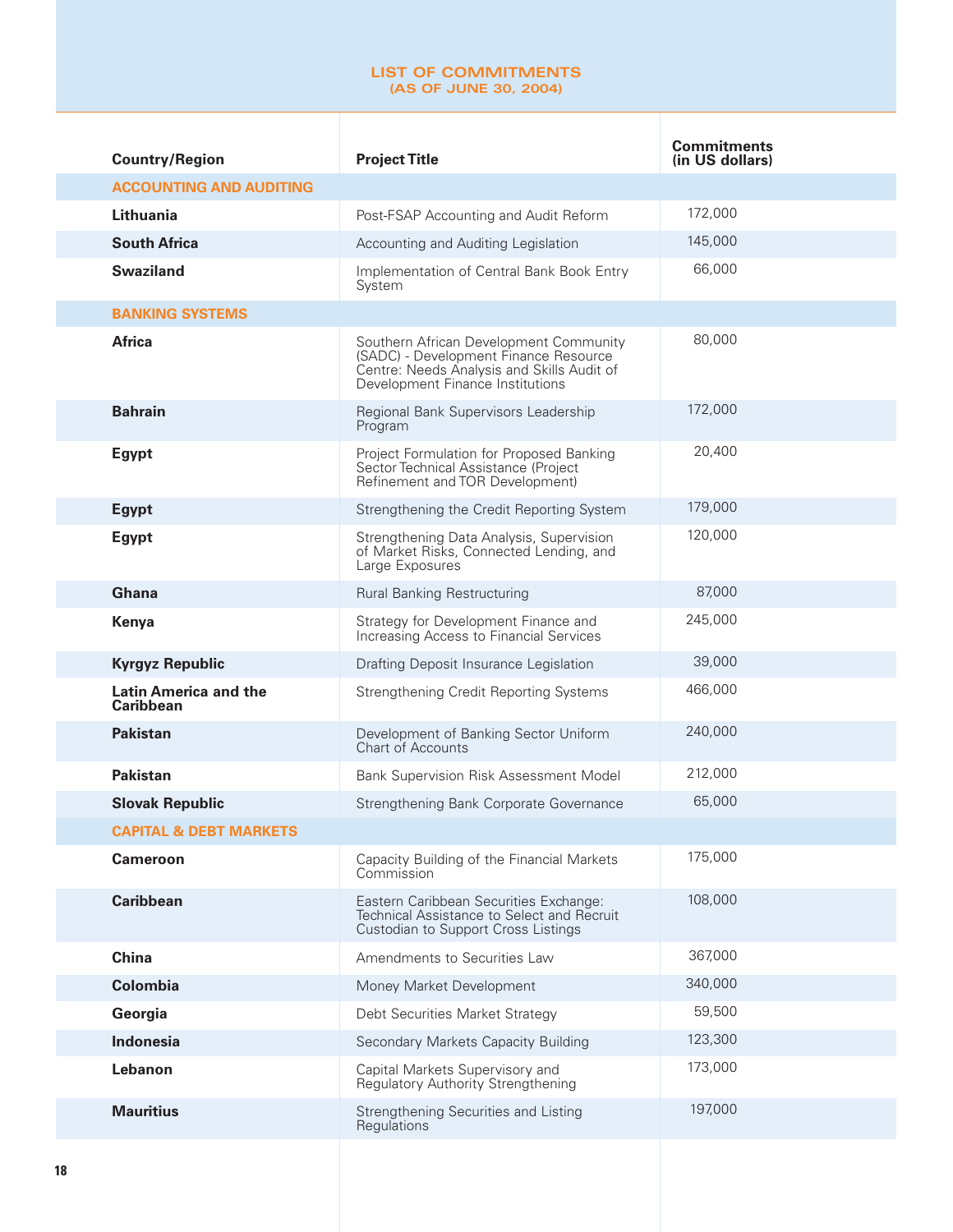| <b>Country/Region</b>                               | <b>Project Title</b>                                                                                                   | <b>Commitments</b><br>(in US dollars) |
|-----------------------------------------------------|------------------------------------------------------------------------------------------------------------------------|---------------------------------------|
| <b>Poland</b>                                       | Access to Long-Term Finance for Rural<br>Communes                                                                      | 240,000                               |
| <b>Russia</b>                                       | Strategy for a Unified Securities Clearing,<br>Settlement, and Depository System                                       | 112,000                               |
| <b>Sierra Leone</b>                                 | Advice on Developing Markets and<br>Institutions for Long-Term Capital                                                 | 75,000                                |
| <b>Sierra Leone</b>                                 | Implementation of Central Bank Book<br><b>Entry System</b>                                                             | 69,000                                |
| <b>Slovak Republic</b>                              | Technical Assistance to the Financial<br>Market Authority                                                              | 94,000                                |
| <b>South Asia</b>                                   | South Asian Federation of Exchanges<br>(SAFE): Strengthening Stock Exchange<br>Listing Regulations in Member Countries | 153,300                               |
| Sri Lanka                                           | Regulating Securities Market Intermediaries                                                                            | 90,000                                |
| <b>Sri Lanka</b>                                    | Securities and Exchange Commission of<br>Sri Lanka - Supervision Capacity<br>Strengthening                             | 246,000                               |
| <b>CORPORATE GOVERNANCE</b>                         |                                                                                                                        |                                       |
| <b>Mauritius</b>                                    | Preparation of a Code of Corporate<br>Governance                                                                       | 120,000                               |
| <b>Slovak Republic</b>                              | Strengthening Corporate Governance of<br>Listed Companies                                                              | 97,000                                |
| <b>FINANCIAL MARKET INTEGRITY</b>                   |                                                                                                                        |                                       |
| <b>Africa</b>                                       | Eastern and Southern Africa Anti-Money<br>Laundering Group (ESAAMLG) Training<br>Evaluators in AML/CFT Assessment      | 118,000                               |
| <b>Africa</b>                                       | <b>ESAAMLG - AML/CFT Strategy</b><br>Development for Member Countries                                                  | 229,000                               |
| <b>Asia Pacific</b>                                 | Training Evaluators in AML/CFT<br>Assessment                                                                           | 132,000                               |
| <b>Caribbean</b>                                    | AML/CFT Evaluator Training Workshop for<br>Spanish-Speaking Countries                                                  | 64,000                                |
| <b>Central America</b>                              | Strengthening the Financial Securities<br>Integrity (AML/CFT Workshop)                                                 | 85,000                                |
| <b>Europe and Central Asia</b>                      | AML/CFT Workshop                                                                                                       | 100,067                               |
| <b>Mauritius</b>                                    | Implementing Effective AML/CFT<br>Measures                                                                             | 121,000                               |
| Romania                                             | Strengthening the AML Regulations for the<br>Securities Market                                                         | 61,000                                |
| <b>South America</b>                                | GAFISUD - AML/CFT Workshop                                                                                             | 34,265                                |
| <b>LEGAL, REGULATORY AND SUPERVISORY FRAMEWORKS</b> |                                                                                                                        |                                       |
| <b>Africa</b>                                       | Eastern and Southern Africa - Regional<br>Bank Supervisors Leadership Program<br>(Toronto Centre)                      | 192,000                               |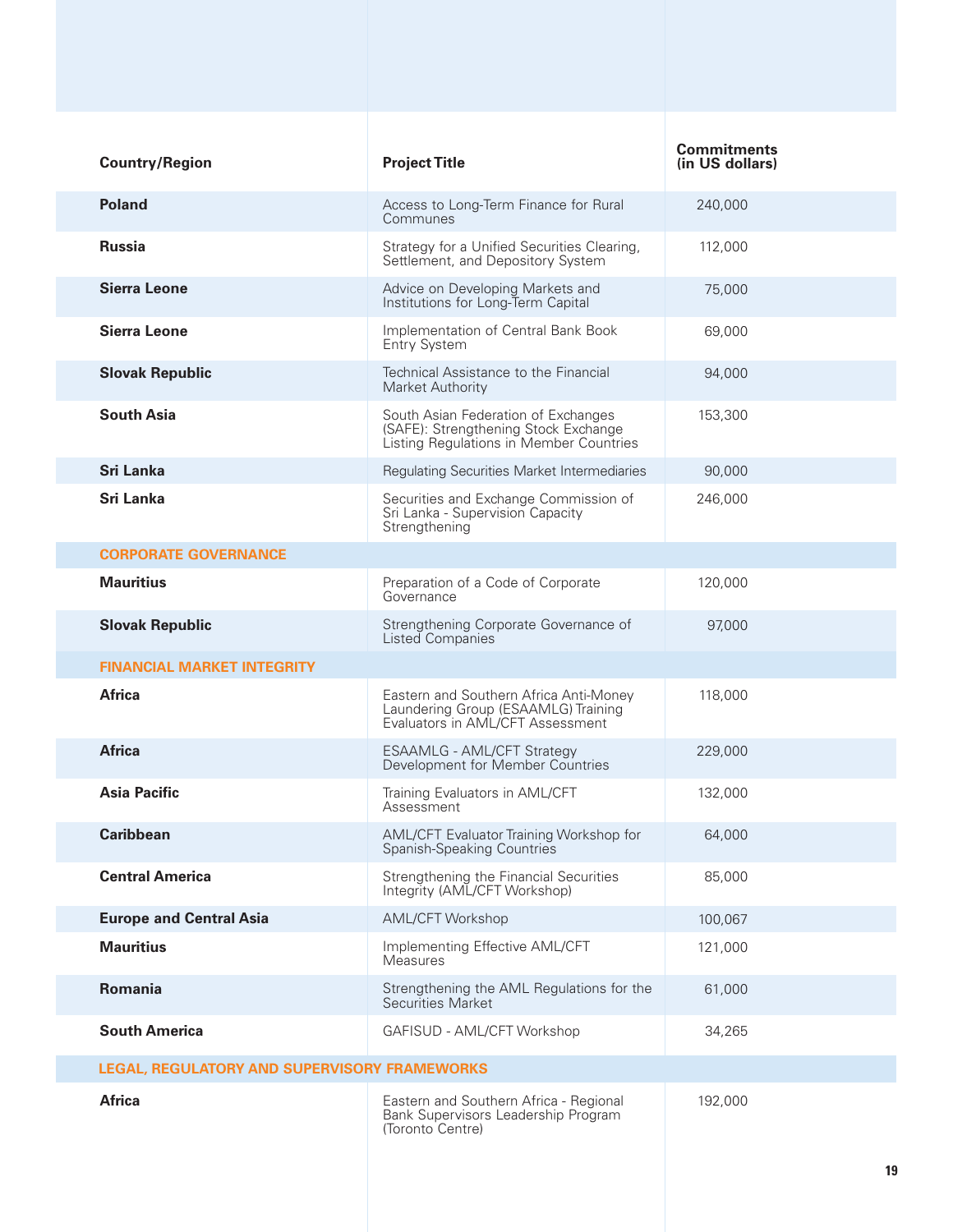| <b>Country/Region</b>          | <b>Project Title</b>                                                                                                                                                                                                        | <b>Commitments</b><br>(in US dollars) |
|--------------------------------|-----------------------------------------------------------------------------------------------------------------------------------------------------------------------------------------------------------------------------|---------------------------------------|
| <b>Africa</b>                  | West African Monetary Institute (WAMI): Banking<br>Supervision Study                                                                                                                                                        | 125.000                               |
| <b>Africa</b>                  | WAMI - Externally Assisted Self-Assessment of<br><b>Basle Core Principles</b>                                                                                                                                               | 155,000                               |
| <b>Argentina</b>               | International Organization for Governmental<br>Securities Commissions (IOSCO) MOU (Advice on<br>Achieving Compliance with IOSCO Multilateral<br><b>IOU</b> on Consultation, Cooperation and the<br>Exchange of Information) | 120,000                               |
| <b>Bulgaria</b>                | Strengthening of Supervisory Capacity of the<br>Financial Services Commission                                                                                                                                               | 280,000                               |
| <b>China</b>                   | Strengthening Regulation and Supervision of<br><b>Securities Firms</b>                                                                                                                                                      | 375,000                               |
| Colombia                       | Developing the Supervisory and Regulatory<br>Framework for Collective Investment Schemes                                                                                                                                    | 230,000                               |
| <b>Europe and Central Asia</b> | CIS-7: Seminar on Financial Sector Issues                                                                                                                                                                                   | 22,674                                |
| Georgia                        | Insurance Supervisory Strengthening                                                                                                                                                                                         | 227,700                               |
| Jordan                         | Actuarial Supervision Capacity Building at the<br>Insurance Commission                                                                                                                                                      | 225,100                               |
| <b>Moldova</b>                 | Development of Money Market Instruments                                                                                                                                                                                     | 86,000                                |
| <b>Namibia</b>                 | Namibia Financial Institutions Supervisory<br>Authority (NAMFISA) - Development of Capacity<br><b>Building Strategy</b>                                                                                                     | 120,000                               |
| <b>Pakistan</b>                | Project Design for Assistance to the State Bank of<br>Pakistan                                                                                                                                                              | 9,200                                 |
| <b>Sierra Leone</b>            | Supervision of Non-Bank Financial Institutions -<br>Assessment and Capacity Building                                                                                                                                        | 272,000                               |
| <b>Swaziland</b>               | Supervision of Non-Bank Financial Institutions - an<br>Initial Assessment and Proposed Strategy                                                                                                                             | 147,000                               |
| Uganda                         | Support for the Implementation of Collective<br>Investment Schemes Legislation                                                                                                                                              | 75,000                                |
| <b>Ukraine</b>                 | Assistance to Non-Bank Financial Institution<br>Regulator                                                                                                                                                                   | 139,000                               |
| <b>REFORM POLICY</b>           |                                                                                                                                                                                                                             |                                       |
| <b>Bangladesh</b>              | Reducing Interest Rates Spreads                                                                                                                                                                                             | 40.000                                |
| <b>Kyrgyz Republic</b>         | Assistance on the Privatization of Kairat Bank                                                                                                                                                                              | 375,000                               |
| <b>Lao PDR</b>                 | Development of a Rural and Micro-Finance<br>Strategy and Legal and Regulatory Framework                                                                                                                                     | 167,200                               |
| <b>Lao PDR</b>                 | Survey of Rural and Micro-Finance                                                                                                                                                                                           | 130,000                               |
| <b>Swaziland</b>               | Improving Access to the Financial Sector                                                                                                                                                                                    | 160,000                               |
| Zambia                         | Advice on Proposed Financial Sector<br>Development Plan                                                                                                                                                                     | 38,000                                |
| <b>DIVERSIFICATION</b>         |                                                                                                                                                                                                                             |                                       |
| <b>Africa</b>                  | Central African Economic and Monetary<br>Community (CEMAC) Region: Development of<br>Long-Term Finance (Debt Market)                                                                                                        | 520,000                               |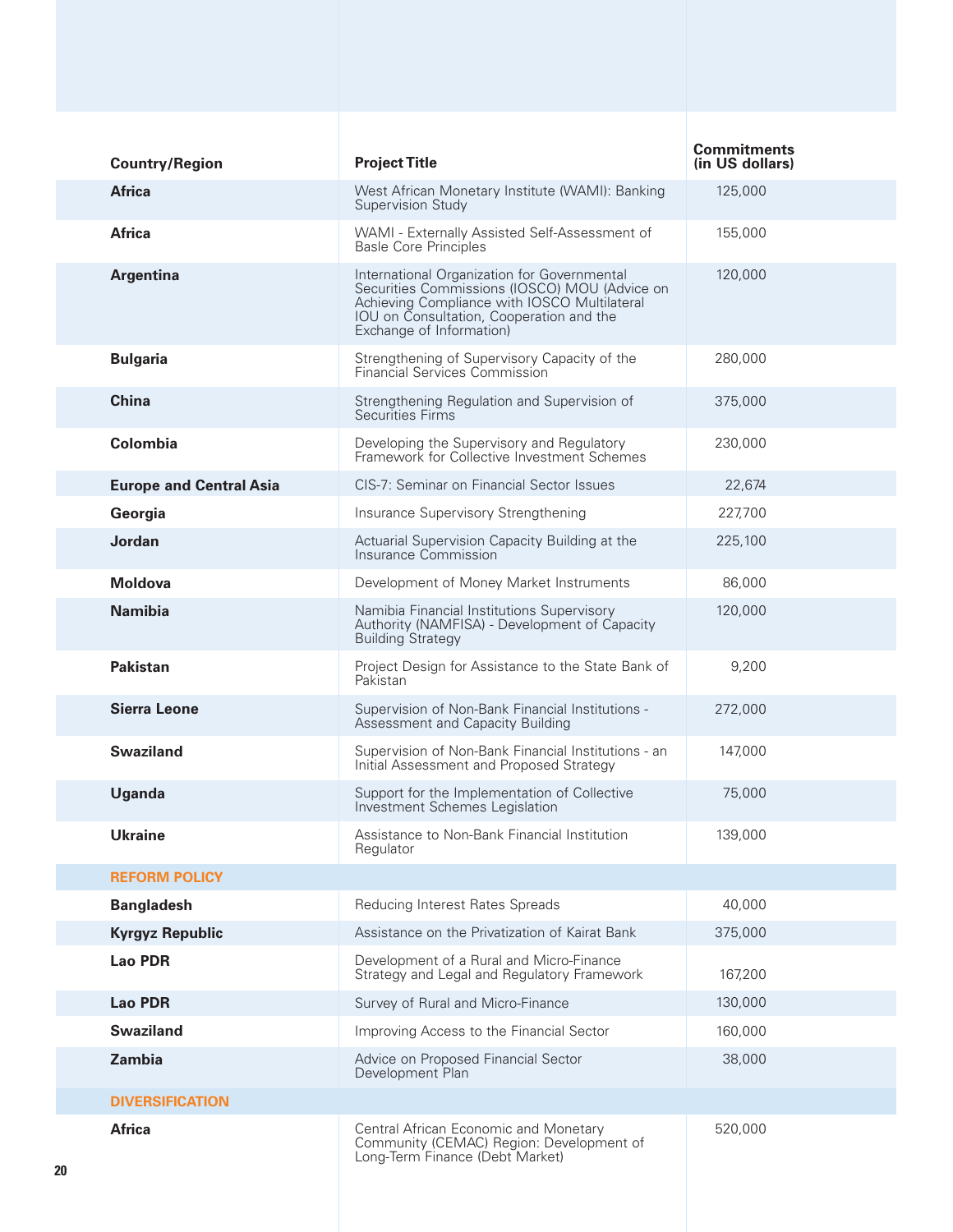| <b>Country/Region</b>       | <b>Project Title</b>                                                                                                                  | <b>Commitments</b><br>(in US dollars) |
|-----------------------------|---------------------------------------------------------------------------------------------------------------------------------------|---------------------------------------|
| <b>Caribbean</b>            | Strengthening the Regulatory and Supervisory<br>Environment for OECS Credit Unions                                                    | 87,000                                |
| Colombia                    | Mortgage Finance Capacity Building                                                                                                    | 171,000                               |
| <b>Ghana</b>                | Launching an Interbank Foreign Exchange Market                                                                                        | 200.000                               |
| <b>Rwanda</b>               | Developing a Micro-Finance Credit Information Bureau                                                                                  | 245,000                               |
| Sri Lanka                   | Training for the Forex Industry                                                                                                       | 32,000                                |
| <b>INSURANCE</b>            |                                                                                                                                       |                                       |
| <b>Armenia</b>              | Insurance Supervisory Restructuring and Strengthening                                                                                 | 82,000                                |
| <b>Armenia</b>              | Insurance Regulation Drafting and Capacity Building                                                                                   | 212,000                               |
| <b>Bangladesh</b>           | Insurance Law Reform                                                                                                                  | 59,000                                |
| Colombia                    | Terrorism Loss Insurance Fund                                                                                                         | 245,200                               |
| India                       | Insurance Tariff Advisory Committee (TAC) - Capacity<br>Building for Transition from Uniform Tariff System to Risk-<br>Based Approach | 270,000                               |
| <b>Latin America</b>        | Regional Insurance Supervisors Leadership Program                                                                                     | 121,000                               |
| Lebanon                     | Review and Drafting of a New Insurance Law                                                                                            | 108,000                               |
| Lesotho                     | Insurance Sector Strengthening                                                                                                        | 212,400                               |
| Lithuania                   | Post-FSAP Insurance Supervision Strengthening                                                                                         | 200,000                               |
| <b>Macedonia</b>            | Reform of Compulsory Motor Vehicle Insurance System                                                                                   | 323,000                               |
| <b>Mongolia</b>             | Technical Assistance for Developing Insurance<br>Supervisory Framework and Legal Framework for<br>Livestock Insurance                 | 419,700                               |
| <b>Philippines</b>          | Development and Implementation of a Non-Life<br>Insurance Supervisory Information System                                              | 145,000                               |
| Sri Lanka                   | Strengthening Actuarial Supervision Capacity                                                                                          | 57.000                                |
| <b>PAYMENT SYSTEMS</b>      |                                                                                                                                       |                                       |
| <b>Africa</b>               | Strengthening Payment Systems in Botswana,<br>Swaziland, and Sierra Leone                                                             | 220,000                               |
| <b>Caribbean</b>            | Eastern Caribbean Central Bank (ECCB): Improving<br>Payment Systems                                                                   | 185,000                               |
|                             | PENSIONS AND COLLECTIVE INVESTMENT SCHEMES                                                                                            |                                       |
| <b>China</b>                | Regulation and Supervision of Corporate Pensions                                                                                      | 570,000                               |
| <b>China</b>                | Regulation of the Distribution of Securities<br>Investment Funds                                                                      | 230,000                               |
| <b>Morocco</b>              | Technical Assistance Support for Pension Reform                                                                                       | 170,000                               |
| Sri Lanka                   | Strengthening the Regulatory Framework for Private<br>Pension Funds                                                                   | 127,000                               |
| <b>TOTAL</b>                |                                                                                                                                       | 15,014,006                            |
| <b>Average Project Size</b> |                                                                                                                                       | 166,822                               |
|                             |                                                                                                                                       |                                       |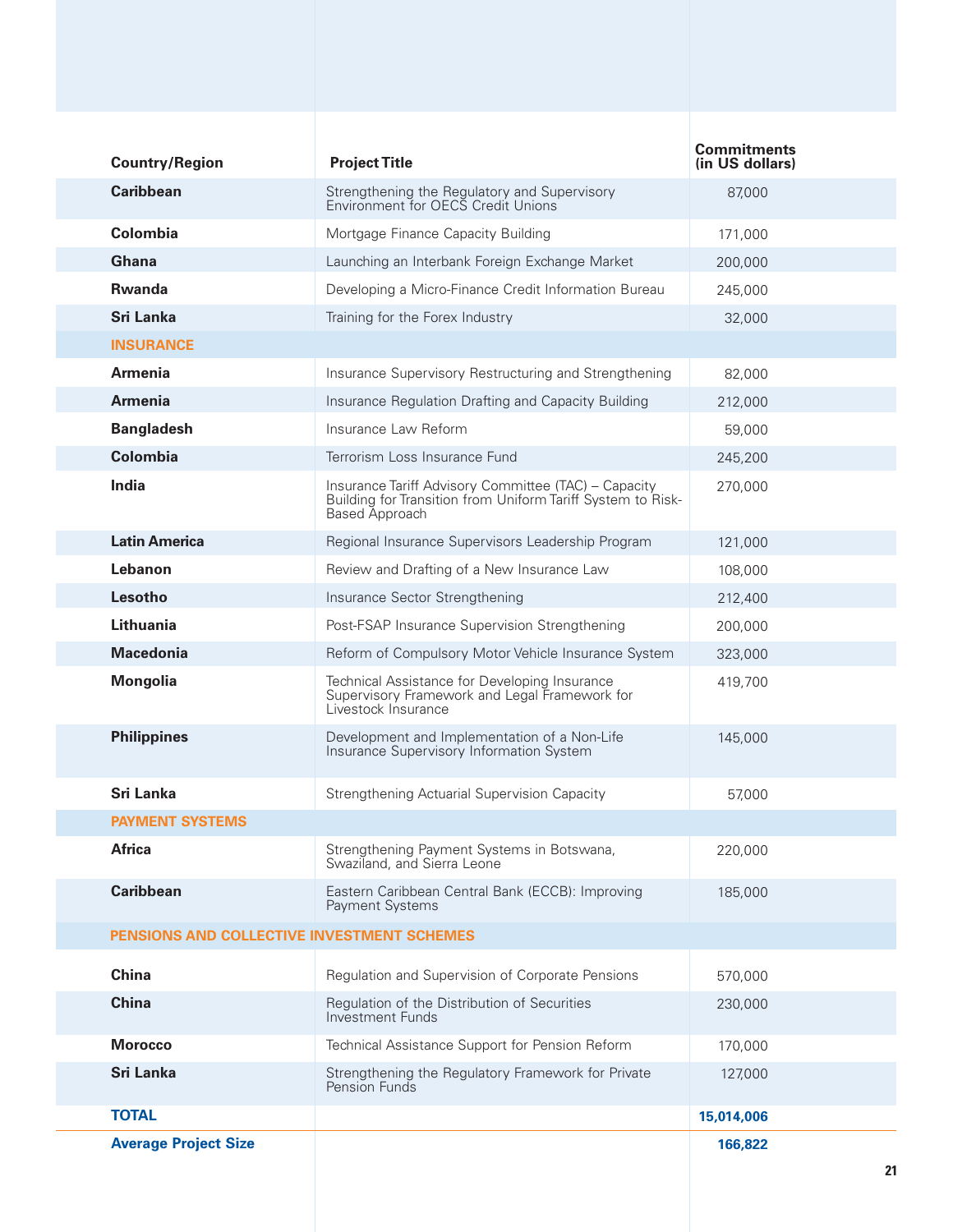

Canadian International Agence canadienne de<br>Development Agency développement international



Canadian International Development Agency www.acdi-cida.gc.ca

**DFID** Department for

Department for International Development of the United Kingdom www.dfid.gov.uk

> International Monetary Fund www.imf.org

**LIST OF DONORS**

Ministry of Foreign Affairs of The Netherlands www.minbuza.nl

State Secretariat for Economic Affairs of Switzerland www.seco.admin.ch

Swedish International Development Cooperation Agency www.sida.org



EVO<sup>POFE</sup>

**\*\*Sida** 

The World Bank

www.worldbank.org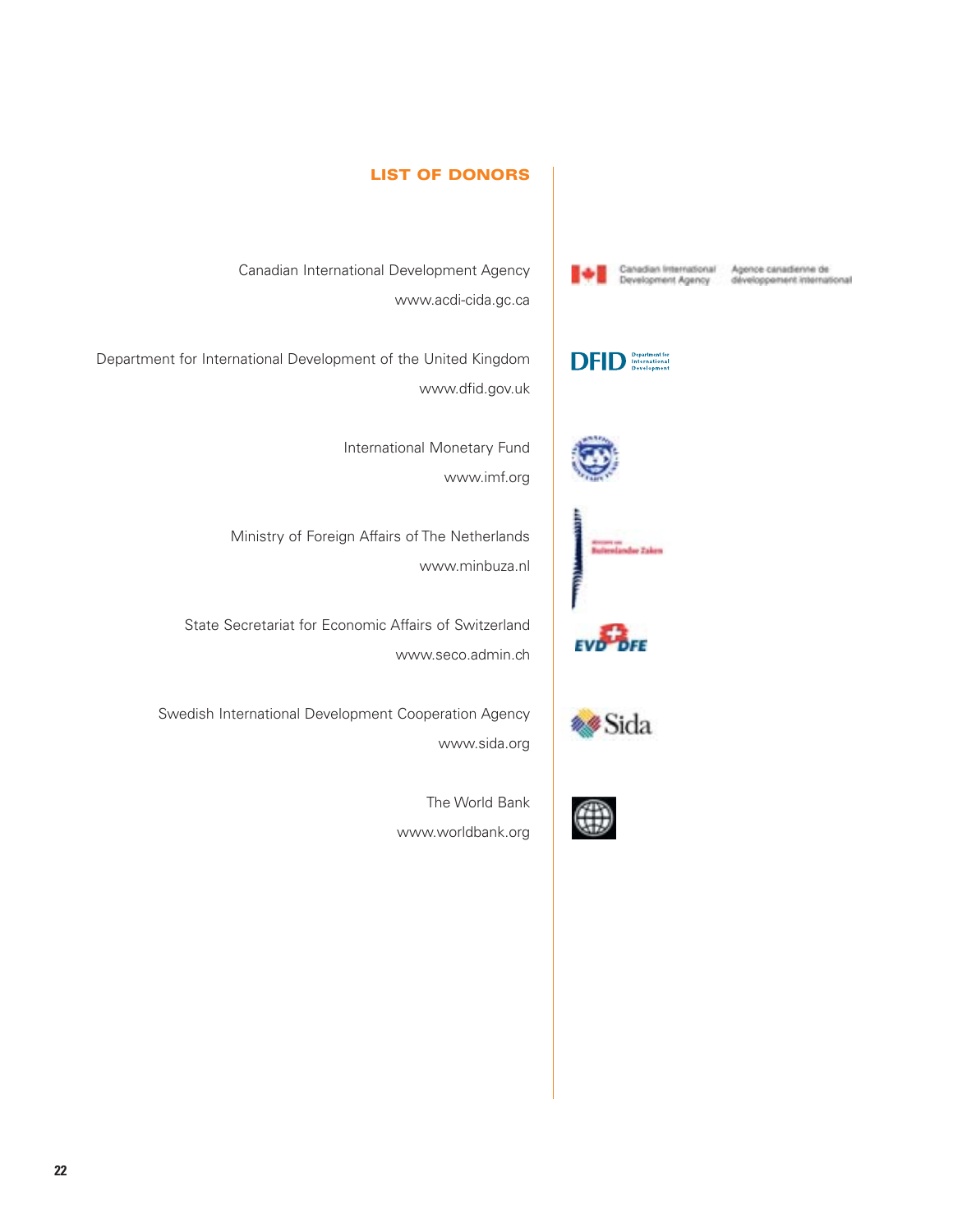# **ORGANIZATIONAL STRUCTURE**

The FIRST Initiative is guided by a Governing Council comprising high-level representatives from each participating donor. The Governing Council, which has ultimate responsibility for providing strategic guidance to FIRST, meets once a year. It has delegated some of its powers to a Steering Committee.

This Steering Committee, comprising senior staff from the donors, provides policy direction to the two executive arms of FIRST (Management and Coordination Units) and is involved in approving all projects (although the Management Unit has delegated power to approve projects under \$100,000). The Steering Committee meets three times a year, rotating venues among donor countries.

The Secretariat to the Governing Council is the Management Unit, a privately run consultant consortium based in London that receives all project ideas and prepares project documents for submission to the Steering Committee. The Management Unit is responsible for contracting the technical assistance and entering into grant agreements with recipients. The Management Unit is also responsible for supervising and monitoring the quality of technical assistance delivery on most of FIRST's technical assistance projects.

The Coordination Unit, based in Washington, D.C., is responsible for contracting with official agencies to deliver sensitive or confidential technical assistance and managing the Information Exchange and the AskFirst help desk. Staffed by World Bank and IMF personnel, this public sector unit also acts as a liaison between FIRST and other official agencies and donors.

The majority of technical assistance funded by FIRST is provided by a select panel of consultants (12 firms and 17 individuals), who were contracted after an international competitive tender in late 2002. In addition, and in response to special needs, FIRST may draw on non-panel, private sector consultants and staff from official agencies.

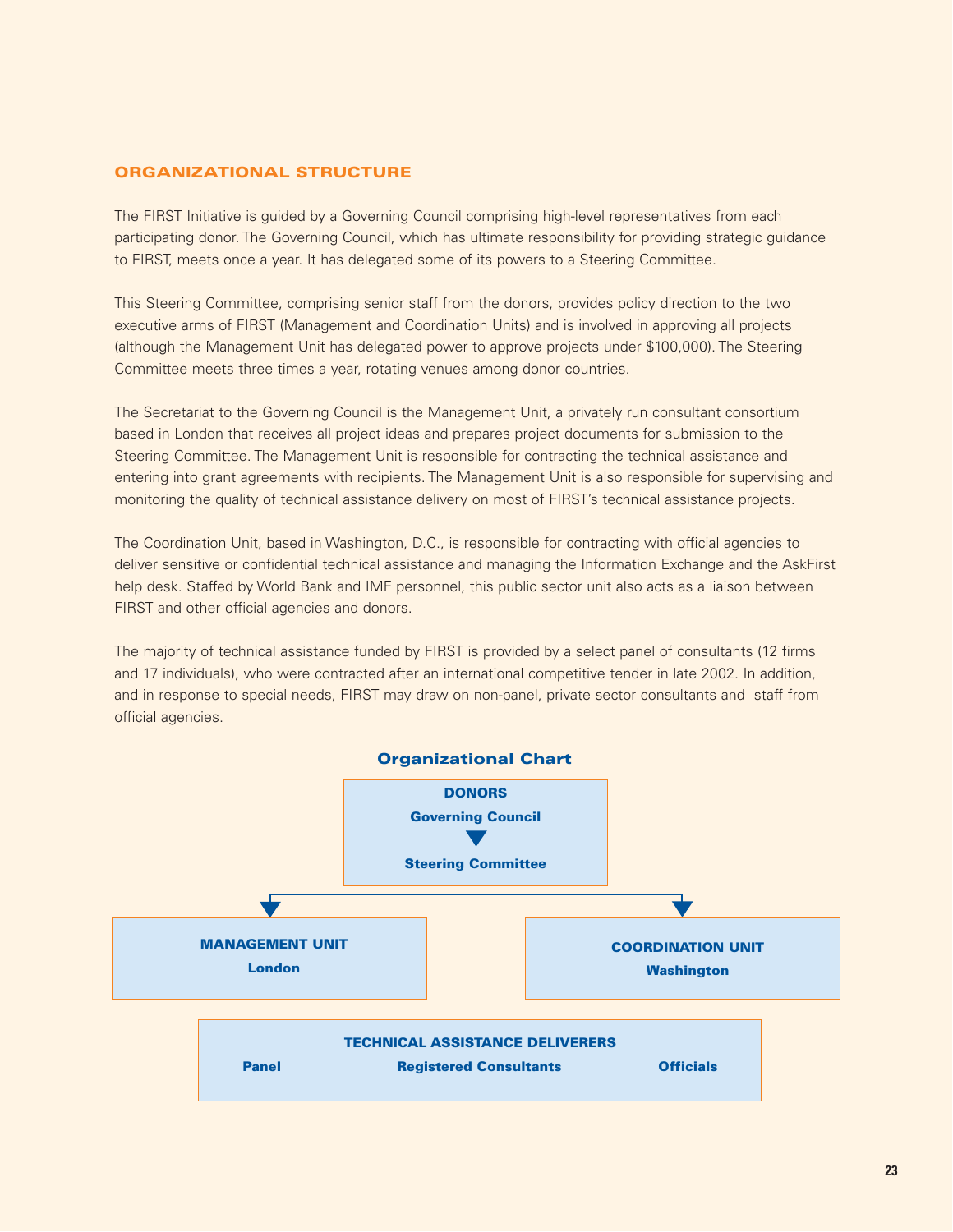# **Management Unit – London**

Robert Stone Head

Subhrendu Chatterji Managing Director

Robert Woodbridge **Director** 

Robert Smith Technical Specialist, Project Monitoring and Development

Cristina Bortes Project Manager

Angela Bell Project Officer

Kerry Hamilton Project Officer

Nikki Cochrane Project Administrator

#### Dafna Tapiero **Coordination Unit – Washington, DC**

Head Richard Hoffman

Senior Project Officer

Julie Knowles Chief Administrative Officer

Gulsara Hasanoff Research Analyst

Nicolas de la Riva Program Assistant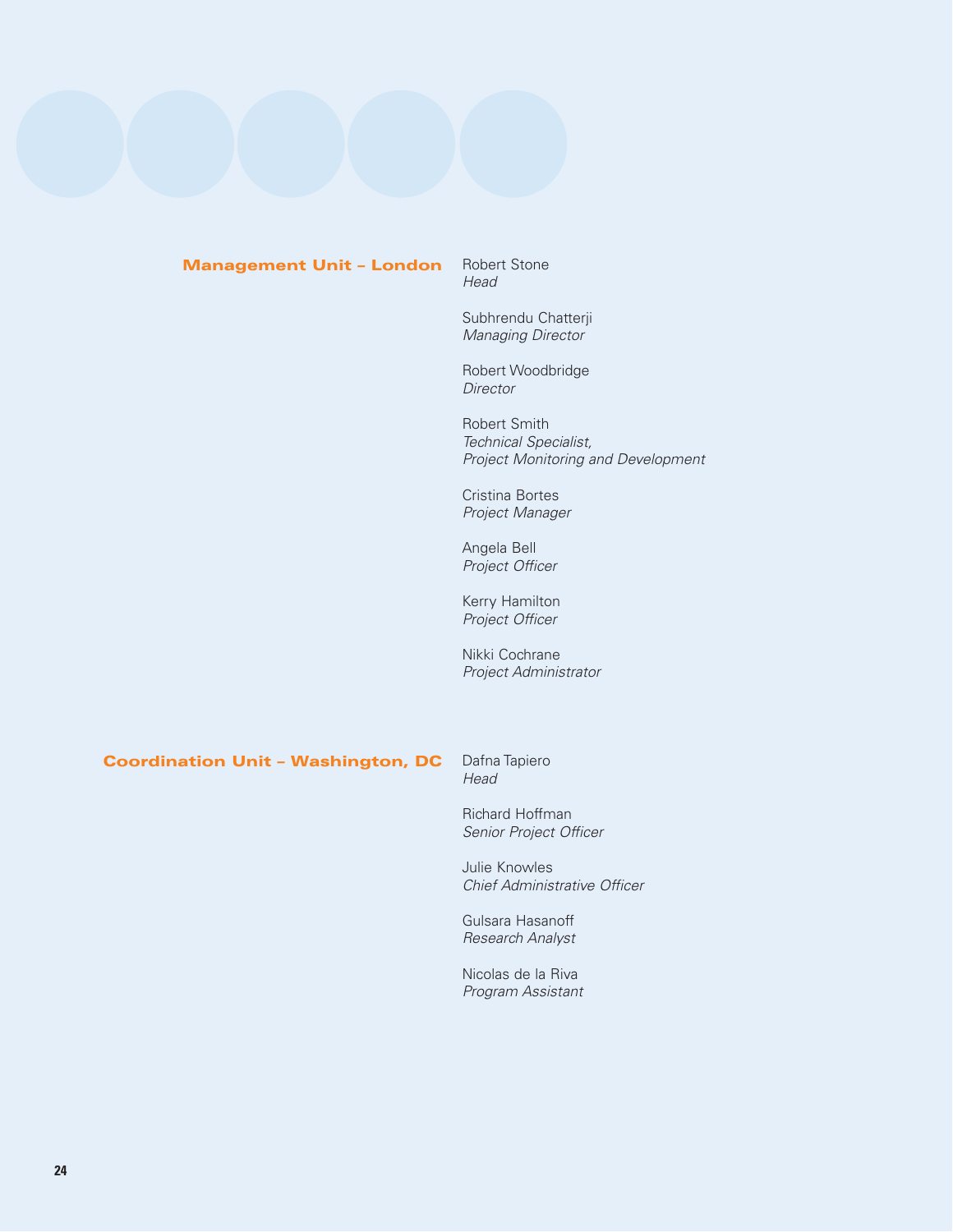**"Let me start by thanking all the actors at FIRST Initiative that have allowed this new law writing to be done in such a short time.... In my opinion, the work done was excellent."**

*Walid Genadry, Head of Insurance Commission, Lebanon*